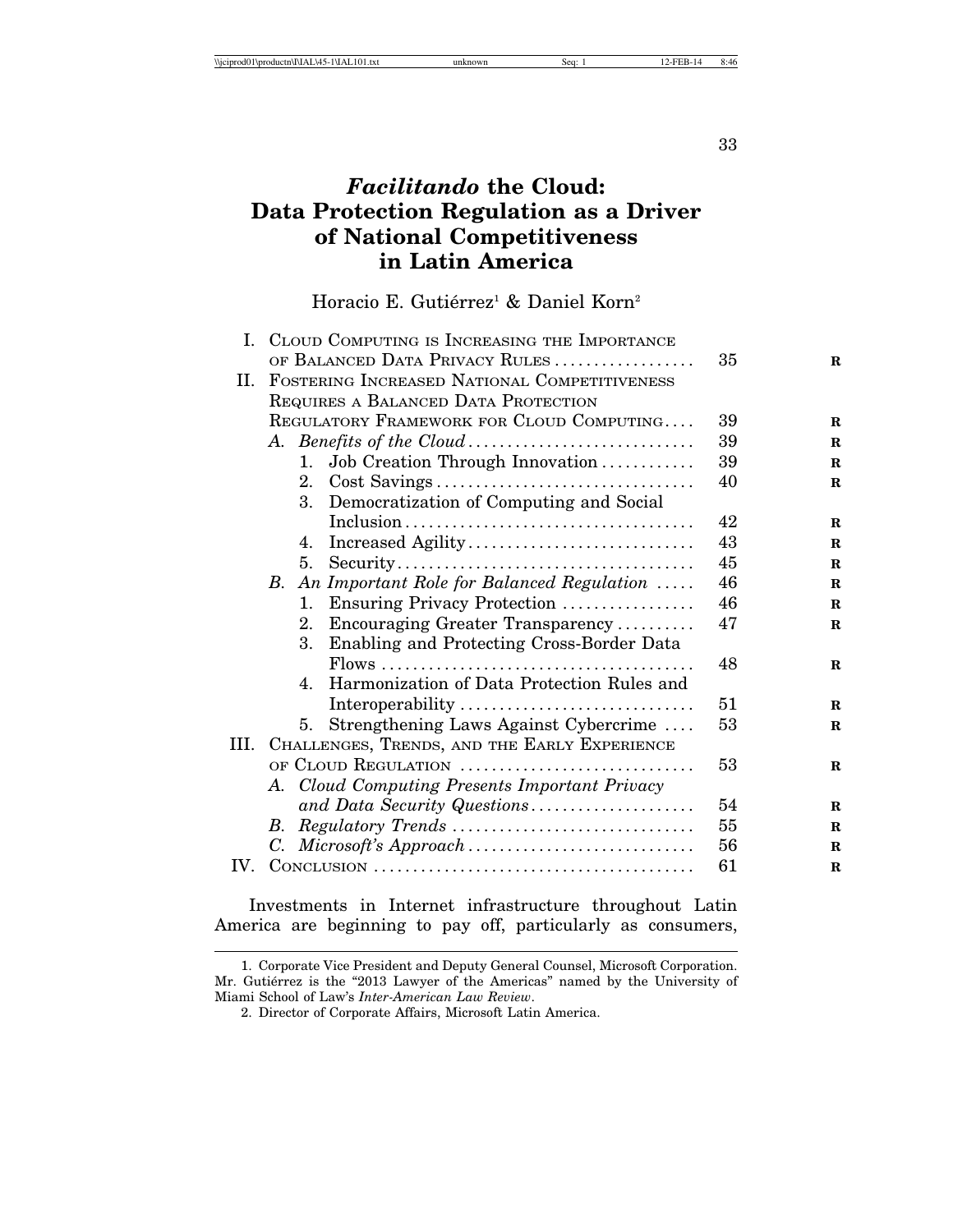businesses, government agencies, health care providers and educational institutions use Internet connections to access innovative cloud computing services.3 Indeed, the market for cloud computing in Latin America is expected to grow at an annual rate of 70 percent from 2012-16.4 This is not surprising, as cloud computing enables users with an Internet connection to affordably access a level of computing power that until recently was available only to companies with large IT budgets and inhouse expertise.<sup>5</sup> Most importantly, this technology has enormous potential to create new jobs, drive down costs, and promote social inclusion.<sup>6</sup>

The above notwithstanding, however, adoption of cloud computing in Latin America is at an early stage, and decisions taken today by policymakers and other stakeholders will influence the degree to which the citizens of particular nations and in the region as a whole will benefit from this technology in the short to medium term. Twenty-first century data protection rules and policies, and whether they are designed with the flexibility to accommodate this transformative technology, will play an important role in facilitating cloud computing adoption and the benefits it produces for *national competitiveness*, *i.e*. the economic growth and long-term improvement of a society's standard of living resulting from improvements in national productivity and efficiency.7 Policymakers throughout the region must avoid the easy road and be ready instead to make the often-tough political decisions necessary to develop data protection rules that will allow

<sup>3. &</sup>quot;Cloud computing" can be defined as a model for convenient on-demand network access to computing resources that are in a shared pool and can be rapidly delivered with minimal management effort or service provider interaction. *See The NIST Definition of Cloud Computing*, http://csrc.nist.gov/publications/nistpubs/800- 145/SP800-145.pdf.

<sup>4.</sup> *See Latin American cloud computing worth US \$280mn in 2012, says IDC*, START UP IN BRAZIL (Sept. 4, 2012), http://startupbrazil.co.uk/latin-american-cloudcomputing-worth-us280mn-2012-idc/.

<sup>5.</sup> *See generally* Alexa Huth & James Cebula, *The Basics of Cloud Computing*, U.S. COMPUTER EMERGENCY READINESS TEAM, *available at* http://www.us-cert.gov/ sites/default/files/publications/CloudComputingHuthCebula.pdf (explaining how cloud computing is an easily accessible resource for individuals and businesses).

<sup>6.</sup> *See* Joe McKendrick, *Cloud Will Generate 14 Million Jobs by 2015: That's a Good Start*, FORBES (Mar. 5, 2012, 8:21 PM), http://www.forbes.com/sites/joemckend rick/2012/03/05/cloud-will-generate-14-million-jobs-by-2015-thats-a-good-start/.

<sup>7.</sup> Orlando Ayala, *Defining National Competitiveness*, FUTURE GOV (May, 20, 2011), http://www.futuregov.asia/articles/2011/may/20/defining-national-competitive ness.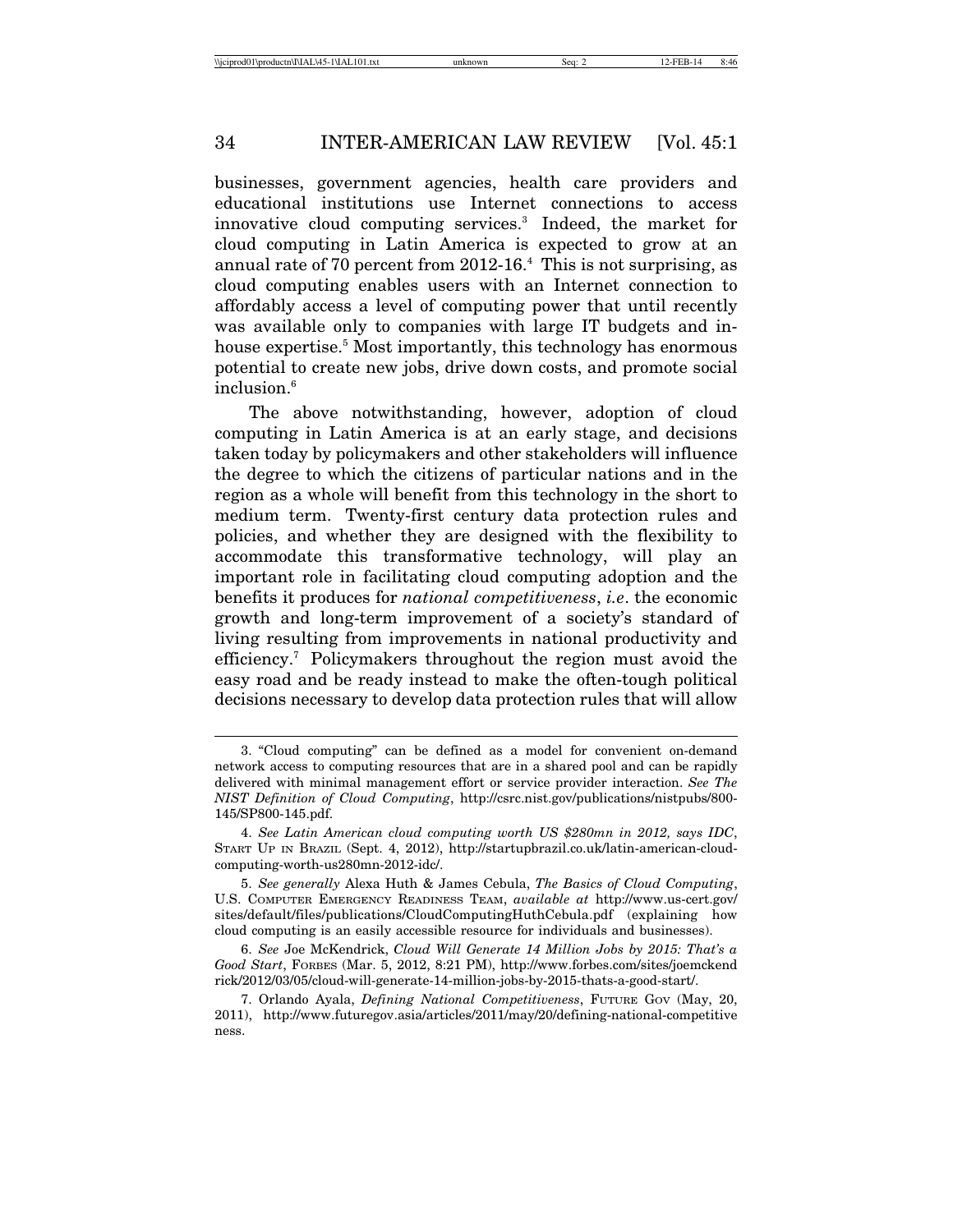their countries to take the lead in the emerging era of cloud computing for the benefit of their citizens.

This article examines how governments and industry in the region can build consumer confidence in the cloud through balanced and consistent data protection rules and thereby increase a country's national competitiveness. Part I examines how data privacy rules can empower cloud computing. Part II explores the tremendous benefits that cloud computing presents for national competitiveness. Part III highlights regulatory challenges posed by cloud computing, including the early experience of cloud regulation and the role that industry plays in establishing customer trust in the cloud, closing specifically with a description of Microsoft's approach to these issues.

# I. CLOUD COMPUTING IS INCREASING THE IMPORTANCE OF BALANCED DATA PRIVACY RULES

Privacy concerns existed long before the cloud, the Internet, or even computers. For centuries, people have sought to control the use and disclosure of their personal details.<sup>8</sup> Today, many governments around the world are evaluating the need for laws that will keep up with the requirements and realities of cloud computing while achieving the same benefits that long have driven privacy legislation: empowering individual decisions regarding privacy, maintaining information security, and building confidence in a major advance in technology that promises to transform society for the better if managed correctly. In Europe, Digital Agenda Commissioner Neelie Kroes has urged the adoption of "clear and cloud-friendly rules . . . [because] a 'cloud' without clear and strong data protection is not the sort of cloud we need."9 Likewise, the U.S. Department of Commerce recently observed that the ability to "safely use services such as cloud-based email and file storage to their full potential depends on privacy protections that are consistent with other computing models."10 We agree. Put

<sup>8.</sup> *See, e.g.*, ROBERT ELLIS SMITH, BEN FRANKLIN'S WEBSITE: PRIVACY AND CURIOSITY FROM PLYMOUTH ROCK TO THE INTERNET, (Privacy Journal, 2004) (discussing Americans' desire for privacy throughout the history of the United States).

<sup>9.</sup> Neelie Kroes, Vice-President for the Digital Agenda, Eur. Comm'n, Speech at Les Assises du Numérique conference: *Cloud Computing and Data Protection* (Nov. 25, 2010), *available at* http://europa.eu/rapid/press-release\_SPEECH-10-686\_en.htm.

<sup>10.</sup> *See* Department of Commerce Internet Task Force, *Commercial Data Privacy and Innovation in the Internet Economy: A Dynamic Policy Framework* (December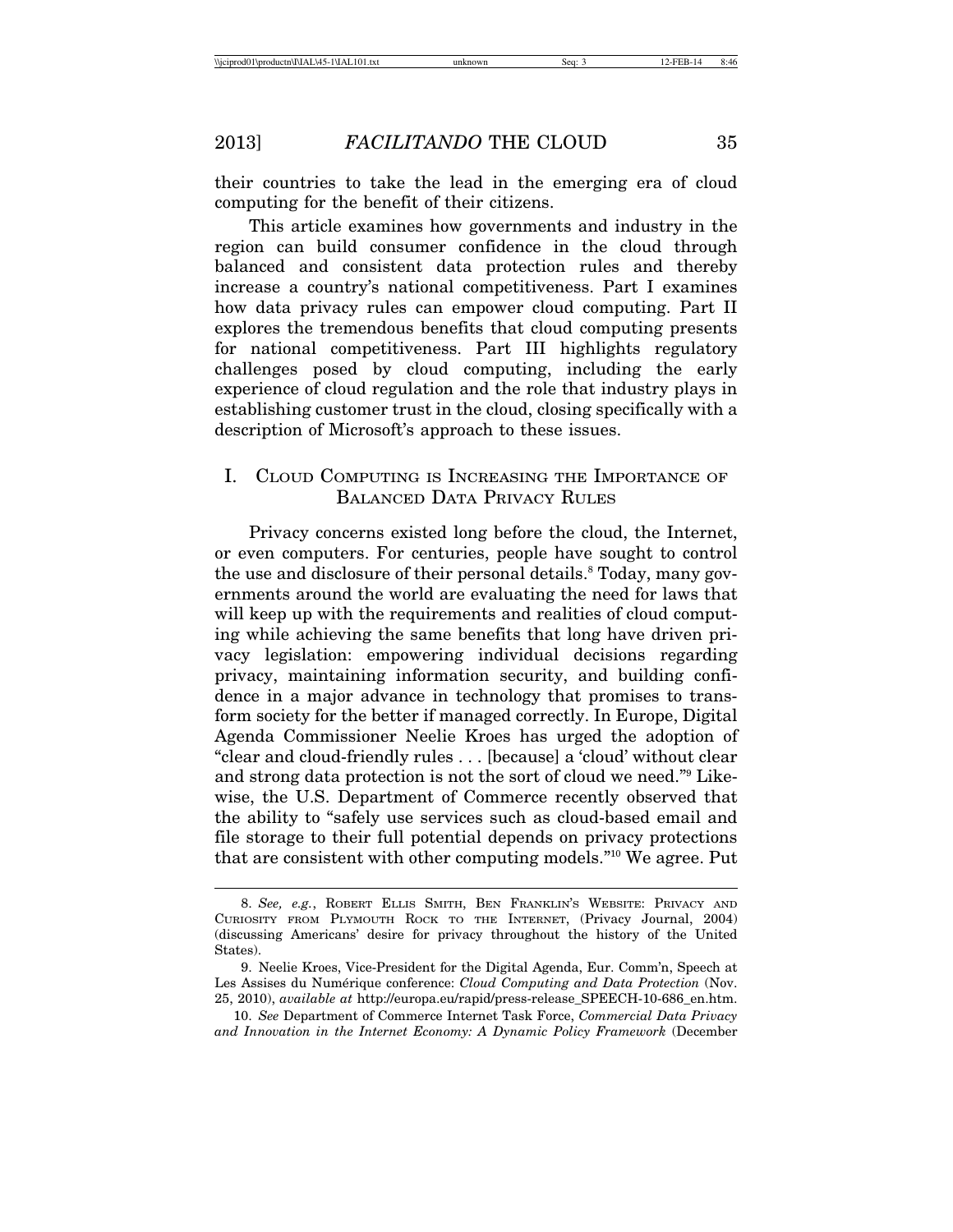simply, it is in the collective interest of all stakeholders that cloud users have well-founded confidence in the cloud.

In Latin America, interest in data protection likewise is on the rise.11 Since the 1980s, many governments in Latin America have provided a constitutional right for individuals to access and correct their personal data. Also known as "habeas data," this protection is intended "to safeguard individual freedom from abuse in the information age."12 Habeas ensures "a real control over sensible personal data, stopping the abuse of such information, which will be detrimental to the individual."13 Because these habeas data provisions typically are in national constitutions, they receive "the highest level of protection possible, and faster procedures and better courts usually accompany it."14 For instance, Section 43(3) of Argentina's constitution provides a strong habeas right:

Any person shall file this action to obtain information on the data about himself and their purpose, registered in public records or data bases, or in private ones intended to supply information; and in case of false data or discrimination, this action may be filed to request the suppression, rectification, confidentiality or updating of said data. The secret nature of the sources of journalistic information shall not be impaired.15

Since 2000, countries in Latin America are passing comprehensive data protection laws that are modeled after Europe's Data Protection Directive from 1995.<sup>16</sup> These laws vary widely, but they generally contain pre-cloud restrictions on the use and transfer of data, require express consent of the data subject before processing, allow individuals to access and correct every possible iteration

<sup>2010),</sup> *available at* http://www.commerce.gov/sites/default/files/documents/2010/de cember/iptf-privacy-green-paper.pdf.

<sup>11.</sup> *See* Aldo M. Leiva, *Data Protection Law in Spain and Latin America: Survey of Legal Approaches*, 41 INT'L LAW NEWS 4 (2012), *available at* http://www.americanbar .org/publications/international\_law\_news/2012/fall/data\_protection\_law\_spain\_latin\_ america\_survey\_legal\_approaches.html.

<sup>12.</sup> ENRIQUE FALCÓN, HÁBEAS DATA: CONCEPTO Y PROCEDIMIENTO 28 (1996).

<sup>13.</sup> Andr´es Guadamuz, *Habeas Data vs. the European Data Protection Directive*, 3 J. INT'L T.5 (2001).

<sup>14.</sup> *Id.*

<sup>15.</sup> Art. 2, CONSTITUCION´ NACIONAL (Arg.), *authors' translation*.

<sup>16.</sup> Leiva, *supra* note 11 ("Spanish and Latin American approaches to personal data protection are rooted in the European concept of personal privacy rights that have developed throughout Europe for several decades and have culminated via regional integration in adoption of the European Data Protection Directive (the 'Directive') in 1995.").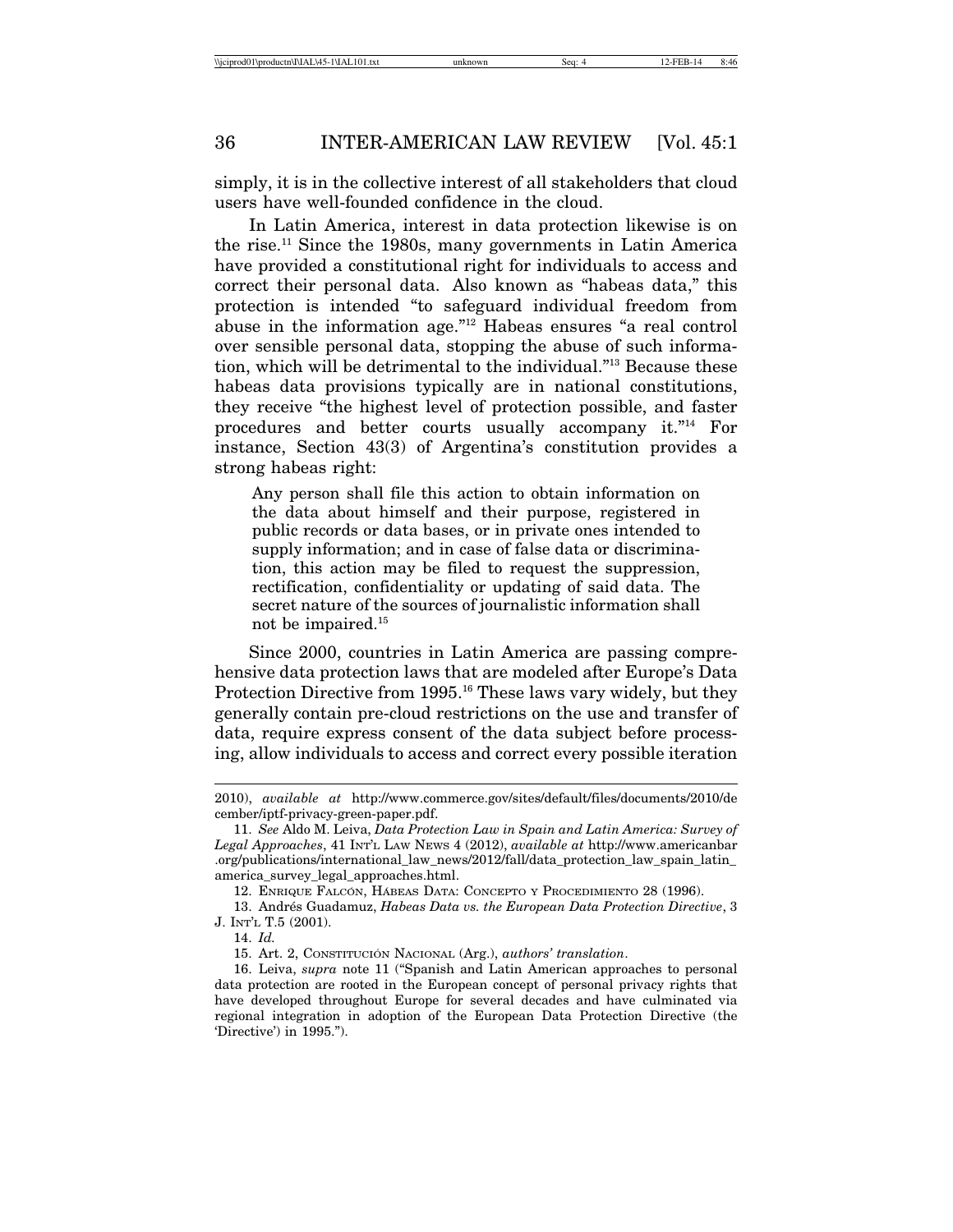of their personal data, and mandate steps to protect data security. In 2000, Argentina enacted the region's first comprehensive data protection law, which shared many elements of the European Union's pre-cloud 1995 directive.<sup>17</sup> Uruguay adopted a very similar data protection law years later.18 Beginning with Mexico's landmark law in 2010, consideration, and often adoption, of comprehensive data protection laws has become the norm in Latin America, as illustrated in the chart<sup>19</sup> below.

| Country       | <b>Key Points</b>                                                                                                                                                                                                                                                                                                                                                                                                                                                                                                                                                                           |  |  |  |  |  |
|---------------|---------------------------------------------------------------------------------------------------------------------------------------------------------------------------------------------------------------------------------------------------------------------------------------------------------------------------------------------------------------------------------------------------------------------------------------------------------------------------------------------------------------------------------------------------------------------------------------------|--|--|--|--|--|
| Argentina     | Argentina adopted an EU-style law in 2000 and received an adequacy<br>1.<br>determination from the EC in 2003.<br>2.<br>As a general matter, international data transfers from Argentina are<br>prohibited unless the data subject grants prior express consent if the<br>destination country does not have what the Argentine regulator<br>deems to be "adequate" laws. No "safe harbor" has been established<br>to facilitate data flows to countries not deemed to be "adequate."                                                                                                        |  |  |  |  |  |
| <b>Brazil</b> | Brazil does not have a comprehensive data protection law, although<br>1.<br>as in many countries in the region there is a general constitutional<br>right to privacy. The Ministry of Justice drafted a bill and sought<br>public comment on it in 2011. More recently, the Brazilian Congress<br>is considering a bill that would allow the President to require<br>personal data of Brazilian citizens to be kept in the country.                                                                                                                                                         |  |  |  |  |  |
| Chile         | Chile adopted a data protection law in 1999, but it is not considered<br>1.<br>"comprehensive" in nature.<br>In January 2012, the executive branch presented a proposed Bill of<br>2.<br>Law to the Chilean Congress, aiming to create a comprehensive data<br>protection law. In November 2013, the Bill was still in Congressional<br>committee.                                                                                                                                                                                                                                          |  |  |  |  |  |
| Colombia      | Colombia adopted a comprehensive data privacy law, with final action<br>1.<br>taken in October 2012 when Law 1581 was enacted.<br>2.<br>Similar to laws in Argentina and Uruguay, the new law prohibits<br>transfer of data across borders to countries that do not have<br>"adequate" data protection regimes as determined by the Colombian<br>regulator, unless the data subject grants prior express consent.<br>Secondary legislation, Decree 1377, was issued in June 2013.                                                                                                           |  |  |  |  |  |
| Costa Rica    | Costa Rica adopted a comprehensive data privacy law in September<br>1.<br>2011. Among other requirements, in general personal data cannot be<br>processed without the express consent of the data subject.<br>2.<br>In March 2013, the Ministry of Justice and Peace issued regulations<br>under the new law. Most unusually, the regulations would require<br>data controllers to provide an all-access "Super User" account to the<br>data protection authority.<br>3.<br>A Presidential circular issued on May 15, 2013 specifically promotes<br>cloud procurement in the public sector. |  |  |  |  |  |

17. Law No. 25326, Oct. 30, 2000, (Arg.).

<sup>18.</sup> L. 18.331, 11 de agosto, 2008, DIARIO OFICIAL (Urug.).

<sup>19.</sup> This chart was prepared by Matt DelNero of Covington & Burling LLP on Nov. 8, 2013.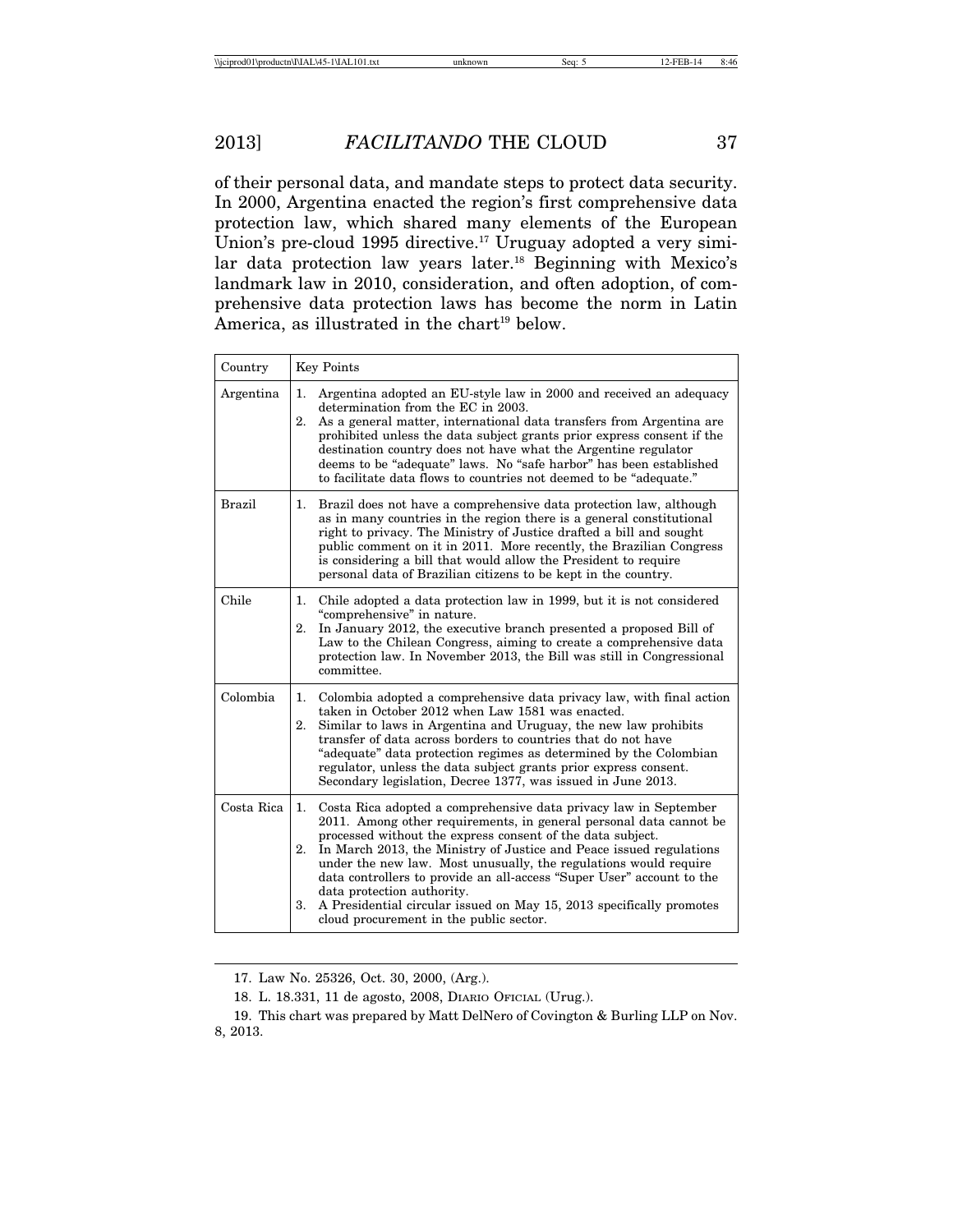| Dominican<br>Republic | 1.                   | On April 22, 2013, the Dominican Republic's Senate passed a Data<br>Protection bill further to Article 44.2 of the Dominican Republic's<br>Constitution. The bill is currently pending passage in the Lower<br>House.                                                                                                                                                                                                                                                                                                                                                                                                                                                                                                                                                                                                                                                                                                                                                                                                                                                                                                                                                                                                                                                                               |
|-----------------------|----------------------|-----------------------------------------------------------------------------------------------------------------------------------------------------------------------------------------------------------------------------------------------------------------------------------------------------------------------------------------------------------------------------------------------------------------------------------------------------------------------------------------------------------------------------------------------------------------------------------------------------------------------------------------------------------------------------------------------------------------------------------------------------------------------------------------------------------------------------------------------------------------------------------------------------------------------------------------------------------------------------------------------------------------------------------------------------------------------------------------------------------------------------------------------------------------------------------------------------------------------------------------------------------------------------------------------------|
|                       | 2.                   | The bill follows many of the principles and concepts found in the EU<br>Data Protection Directive, such as limitations on the transfer of data,<br>special protection for sensitive data, and creation of an independent<br>data protection authority. It also requires parental consent for<br>processing of data on children younger than the age of 16.                                                                                                                                                                                                                                                                                                                                                                                                                                                                                                                                                                                                                                                                                                                                                                                                                                                                                                                                          |
| Mexico                | 1.<br>2.<br>3.<br>4. | Mexico adopted landmark data privacy legislation in 2010.<br>Regulations pursuant to the law were issued in December 2011.<br>The Mexican law may provide a "third way" between the ad hoc<br>approach prevailing in the United States and the more prescriptive<br>approach favored in Europe and, increasingly in many countries in<br>Latin America. For example, the law provides more flexibility in<br>international data transfer. In addition, the law embraces the<br>consent principle but makes clear that in many cases, consent may be<br>obtained tacitly through proper disclosures in a privacy notice.<br>Mexico has embraced the data protection principles of the Asia Pacific<br>Economic Cooperation forum (APEC) instead of the more restrictive<br>EU data protection framework. In addition to APEC elements found<br>in the law, as of January 2013, Mexico became the second formal<br>participant (following the U.S.) in the APEC Cross-Border Privacy<br>Rules framework.<br>New guidelines on privacy notices went into effect on April 17, 2013.<br>Similar to rules in the EU, the new guidelines require controllers to<br>provide sufficient notice and obtain consent before personal data is<br>collected using cookies, web beacons, or other automated means. |
| Nicaragua             | 1.<br>2.             | Nicaragua adopted a comprehensive data protection law in March<br>2012.<br>The new law largely follows an EU-based model. It also includes<br>concepts such as a "right to be forgotten," which refers to a right to<br>have all traces of one's data deleted from a company's records.                                                                                                                                                                                                                                                                                                                                                                                                                                                                                                                                                                                                                                                                                                                                                                                                                                                                                                                                                                                                             |
| Peru                  | 1.<br>2.             | Peru's data protection law adopted in 2011 mostly follows the EU<br>model, but with somewhat more modern means of enabling the data<br>flows that are crucial to cloud computing. Specifically, while the<br>default rule requires consent to transfer data to countries without<br>"adequate" data protection laws, the controller can overcome this<br>obstacle if it takes steps to make itself accountable for the protection<br>of the data once it is transferred outside of the country.<br>Peru adopted regulations pursuant to the law by decree on March 22,<br>2013. The Regulation includes a provision on cloud computing<br>(referred to as "tratamiento de datos personales por medios<br><i>tecnológicos tercerizados</i> " – phrasing intended as a technologically<br>neutral description allowing for as yet unknown technological<br>developments in the future). The provision allows controllers to rely<br>upon third-party cloud services so long as they ensure that the cloud<br>provider complies with the data protection requirements of the law.<br>In addition, the cloud services provider itself should be made<br>accountable under the contract with the controller.                                                                                             |
| Uruguay               | 1.<br>2.             | Uruguay adopted an EU-style law in 2008 and received an adequacy<br>determination from the EC on Aug. 21, 2012.<br>International data transfers from Uruguay are prohibited if the<br>destination country does not have "adequate" laws. Yet unlike its<br>Argentine counterpart, the Uruguayan DPA has issued a resolution<br>recognizing as "adequate" any destination country deemed adequate<br>by the EU. We understand that this resolution has been interpreted<br>to permit transfer to any organization certified under the U.S. /EU<br>safe harbor.                                                                                                                                                                                                                                                                                                                                                                                                                                                                                                                                                                                                                                                                                                                                       |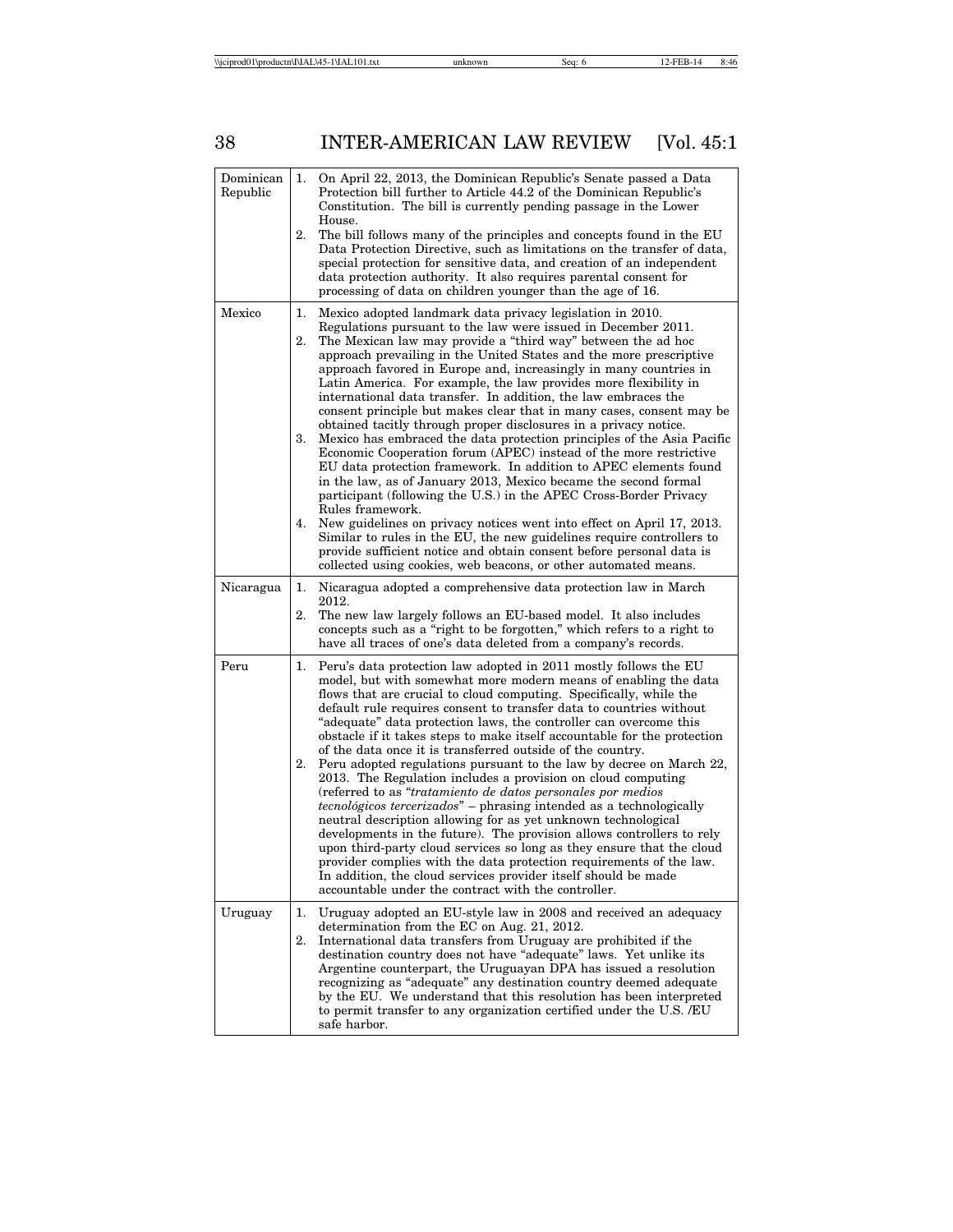# II. FOSTERING INCREASED NATIONAL COMPETITIVENESS REQUIRES A BALANCED DATA PROTECTION REGULATORY FRAMEWORK FOR CLOUD COMPUTING

The cloud provides pooled computing resources that are available on demand and accessible from any Internet-connected device at any time.<sup>20</sup> Cloud service providers operate a global network of data centers to provide seamless service to a worldwide customer base.21 This section outlines the key economic benefits of cloud computing and outlines elements of a balanced regulatory framework that could help promote consumer adoption and growth of this remarkable technology to the community's benefit.

### *A. Benefits of the Cloud*

Few recent technologies have presented more potential economic benefits than the cloud. By 2014, the worldwide market for cloud computing is expected to grow to  $$150$  billion.<sup>22</sup> Particularly in emerging markets, cloud computing could become an engine for economic growth and social benefits.<sup>23</sup> The cloud offers both developed and emerging economies a wide range of benefits. Each benefit we describe below should be of particular interest to smalland medium-sized entities (SMEs), which employ an estimated 67 percent of the workforce in Latin America and in many cases have not been able to leverage significant computing power until today. $24$ 

# 1. Job Creation Through Innovation

Cloud computing has the potential to create jobs through local innovation. This is largely because cloud computing's lowering of the need for major technology investments and the cost of ongoing maintenance for legacy applications and infrastructure, frees company budgets for devotion to *new markets* and *new products*, both

<sup>20.</sup> *See* Huth, *supra* note 5.

<sup>21.</sup> *Id.*

<sup>22.</sup> Andrew R. Hickey, *Cloud Computing Services Market To Near \$150 Billion in 2014*, CRN (June 22, 2010, 12:46 PM), http://www.crn.com/news/managed-services/ 225700984/cloud-computing-services-market-to-near-150-billion-in-2014.htm.

<sup>23.</sup> *See With Cloud, SMBs Will Lead Emerging Economies Across the Digital Divide*, CISCO (Sep. 2012), http://www.cisco.com/web/about/ac79/docs/FastFacts/Fast Facts\_Cloud-and-Digital-Divide.pdf.

<sup>24.</sup> ANGEL GURRÍA, Latin American Economic Outlook 2013: SME Policies for *Structural Change* (OECD 2012), *available at* http://www.keepeek.com/Digital-Asset-Management/oecd/development/latin-american-economic-outlook-2013\_leo-2013-en.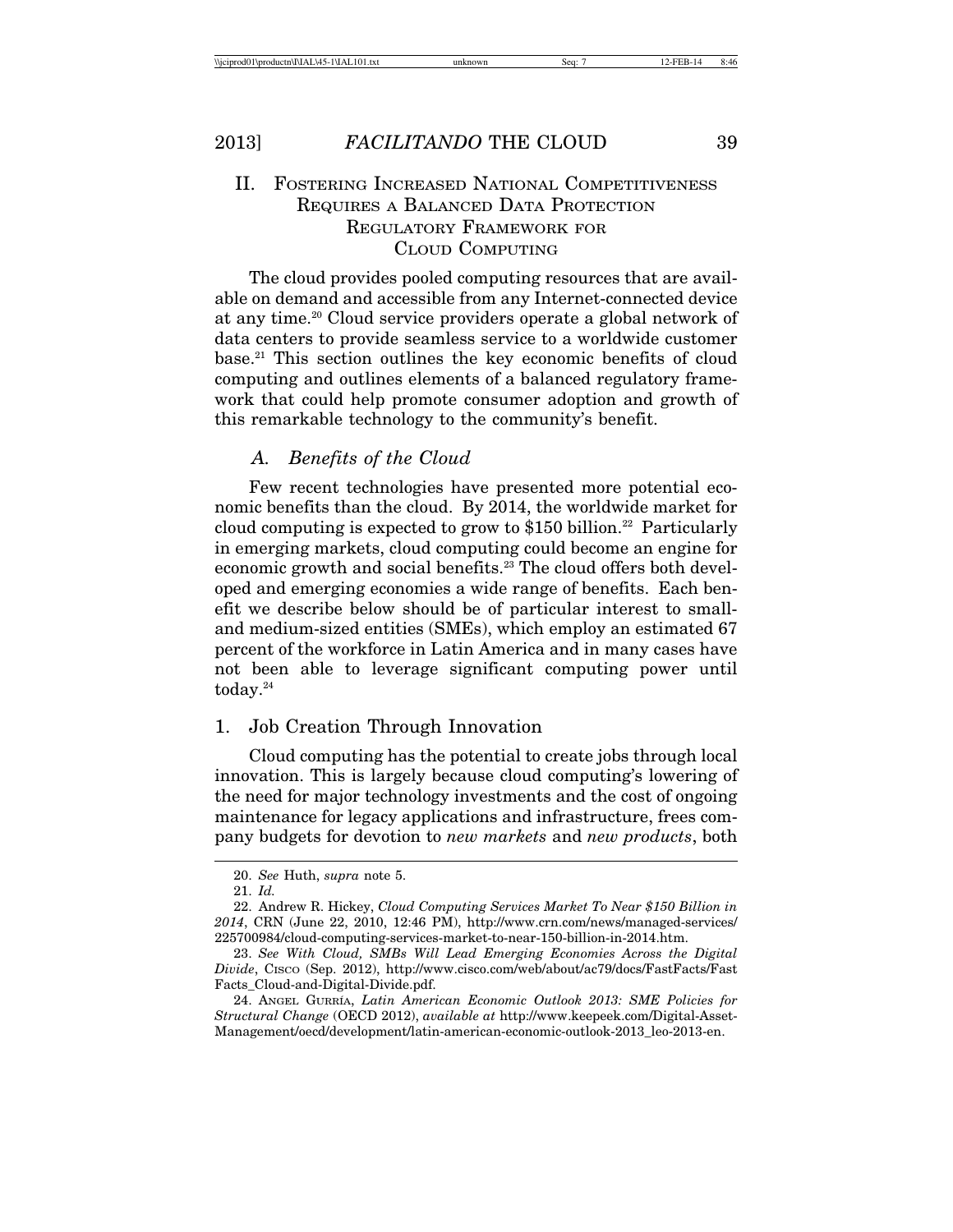of which lead to job growth.25 Indeed, in regards to the information technology sector in particular, experts expect cloud computing to be the engine of job growth in the next decade. According to a November 2012 IDC White Paper sponsored by Microsoft, the global demand for cloud-related jobs will grow by 26 percent annually through 2015, creating as many as 7 million cloud-related jobs worldwide.<sup>26</sup> Through 2015, cloud-related jobs will increase at an annual rate of 22 percent in North America and 24 percent in Europe, while the emerging markets of Latin America, Central and Eastern Europe, the Middle East, and Asia Pacific will see the greatest rate of cloud-related job growth: 34 percent annually.<sup>27</sup>

Millions of these new jobs are exactly the type of high-skilled, high-paying positions that governments are eager to attract. For instance, in a study published by the Economic Commission for Latin America and the Caribbean (ECLAC or CEPAL (in Spanish)), analysis by the economists Andrea Colciago and Federico Etro found that adoption of cloud computing by businesses in Brazil could result in the creation of 900,000 new jobs.<sup>28</sup> Similarly, the Mexican Institute for Competitiveness (IMCO) recently found that with cloud technology Mexico can create 1,800 new small and medium companies, employing in the aggregate an estimated 63,400 employees. This is based on a conservative estimate of savings of just one percent of companies' fixed costs due to the benefits of the cloud.29

#### 2. Cost Savings

In addition to creating high-quality jobs, cloud computing

<sup>25.</sup> *See, e.g.*, Mohana Ravindranath, *Analysts expect growth in cloud jobs*, WASH. POST (Aug. 15, 2013, 8:00 AM), http://www.washingtonpost.com/business/on-it/ana lysts-expect-growth-in-cloud-jobs/2013/08/14/56d5715a-04fb-11e3-a07f-49ddc7417125 \_story.html ("Across industries, cost-saving associated with switching to cloud computing has "translated not into job loss, but more available resources to invest in other aspects of the business. . .").

<sup>26.</sup> Cushing Anderson & John F. Gantz*, Climate Change: Cloud's Impact on IT Organizations and Staffing*, IDC 1, 3 (Nov. 2012), http://www.microsoft.com/en-us/ news/download/presskits/learning/docs/idc.pdf.

<sup>27.</sup> *Id.* at 4-5.

<sup>28.</sup> *See* Valeria Jord´an et al., *Banda Ancha en Am´erica Latina: M´as all´a de la Conectividad*, CEPAL 1, 29 (Feb. 2013), http://www.cepal.org/publicaciones/xml/2/ 49262/BandaAnchaenAL.pdf.pdf.

<sup>29. &</sup>quot;Computo en la Nube": Nuevo Detonador para la Competitividad de México, INSTITUTO MEXICANO PARA LA COMPETITIVIDAD A.C. (IMCO), "Computo en la Nube": Nuevo detonador para la competitividad de México, at) 1, 31 (May 2012), http://imco .org.mx/images/pdf/Computo\_en\_la\_Nube-detonador\_de\_competitividad\_doc.pdf [hereinafter IMCO Cloud Report].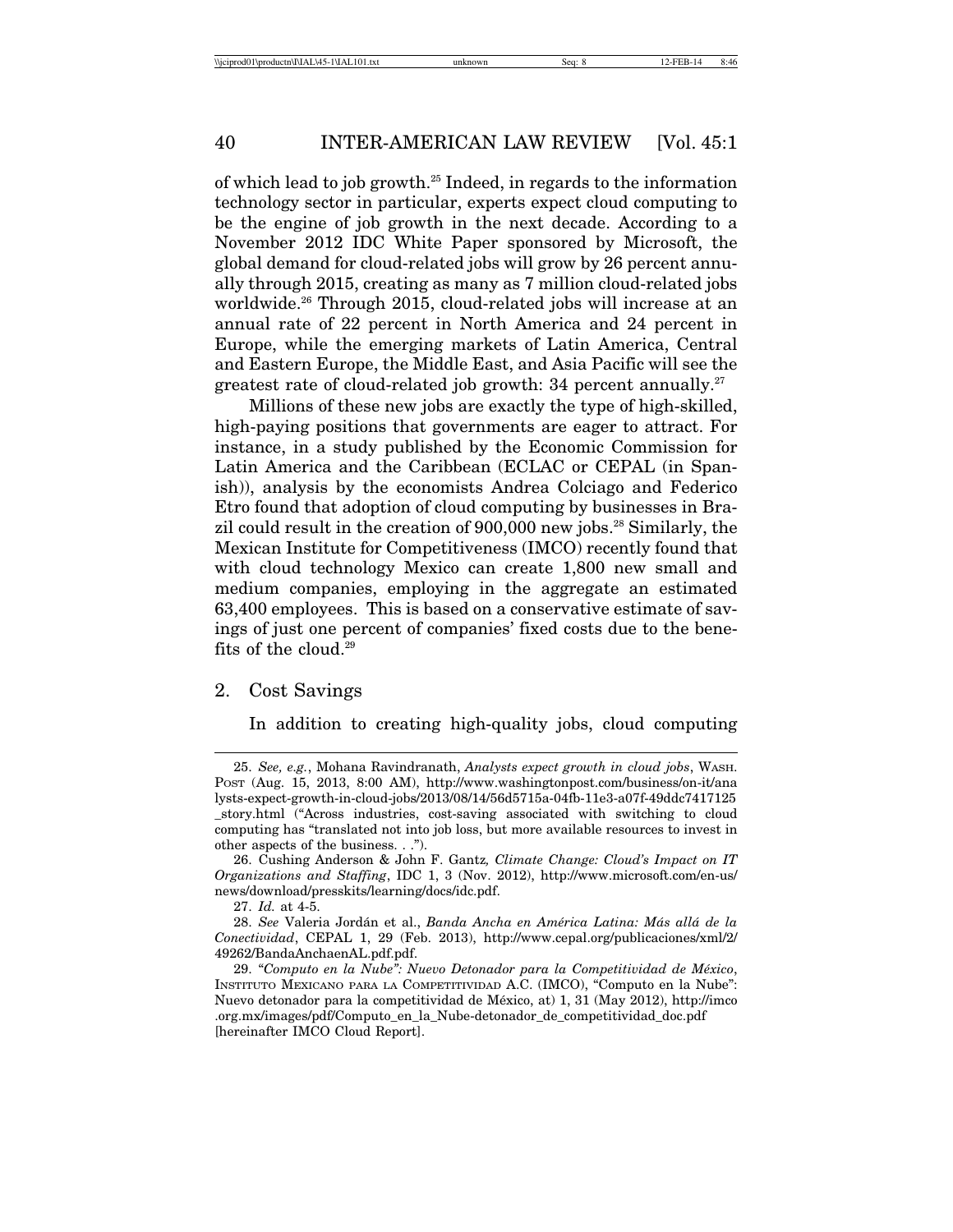boosts the economy by providing businesses and government agencies with significant savings on information technology services and infrastructure.30 Recent data suggest that hybrid cloud deployment would reduce total IT spending by approximately 20 percent to 30 percent.<sup>31</sup> Because any business or organization can connect to the full benefits of the cloud with a simple Internet connection, there is minimal need for upfront capital investments. Previous generations of technology required significant investments in servers and other physical equipment, but such capital is unnecessary with cloud computing. By aggregating demand for computing, the cloud allows server utilization rates to increase. IMCO estimates that the public sector in Mexico can save 1.7 percent of its annual expenditures by moving to the cloud.32 Of particular note is that these cost savings serve to increase the democratization of computing which leads to greater social inclusion, as further discussed in the next section.

Moreover, large-scale data centers result in lower costs per server because they require less electricity to operate.<sup>33</sup> And increasing the number of customers lowers the application management and server cost per tenant. In a traditional, non-cloud enterprise, a single system administrator can service approximately  $140$  servers.<sup>34</sup> In contrast, a cloud center typically runs thousands of servers at a time that are capable of handling many tasks at once.35 This efficiency allows IT employees to focus on higher value-add activities like building new capabilities and addressing user requests.

The corresponding energy savings could also translate into reduced carbon emissions, as a result of which cloud computing

<sup>30.</sup> *See* Hilary Kramer, *Washington Moves Into the Cloud: Saving Money and Securing Data*, FORBES (July 8, 2013, 6:45 AM), http://www.forbes.com/sites/hilarykra mer/2013/07/08/washington-moves-into-the-cloud-saving-money-and-securing-data/.

<sup>31.</sup> *Business Agility and the True Economics of Cloud Computing*, VMWARE 1, 6 (2011), https://www.vmware.com/files/pdf/accelerate/VMware\_Business\_Agility\_and\_ the\_True\_Economics\_of\_Cloud\_Computing\_White\_Paper.pdf.

<sup>32.</sup> IMCO Cloud Report, *supra* note 29, at 34.

<sup>33.</sup> *See, e.g.*, Yuan Yao et al., *Data Centers Power Reduction: A Two Time Scale Approach or Delay Tolerant Workloads* (2012), http://www.eecs.berkeley.edu/~huang/ data-center-power-infocom12.pdf (discussing how large-scale data centers have the potential to reduce power costs).

<sup>34.</sup> *See* Rich Miller, *How Many Servers Can One Admin Manage?*, DATA CENTER KNOWLEDGE (Dec. 30, 2009), http://www.datacenterknowledge.com/archives/2009/12/ 30/how-many-servers-can-one-admin-manage/.

<sup>35.</sup> *See* Clair Cain Miller & Quentin Hardy, *Google Elbows Into the Cloud*, N.Y. TIMES (Mar. 12, 2013), http://www.nytimes.com/2013/03/13/technology/google-takeson-amazon-and-microsoft-for-cloud-computing-services.html?pagewanted=all.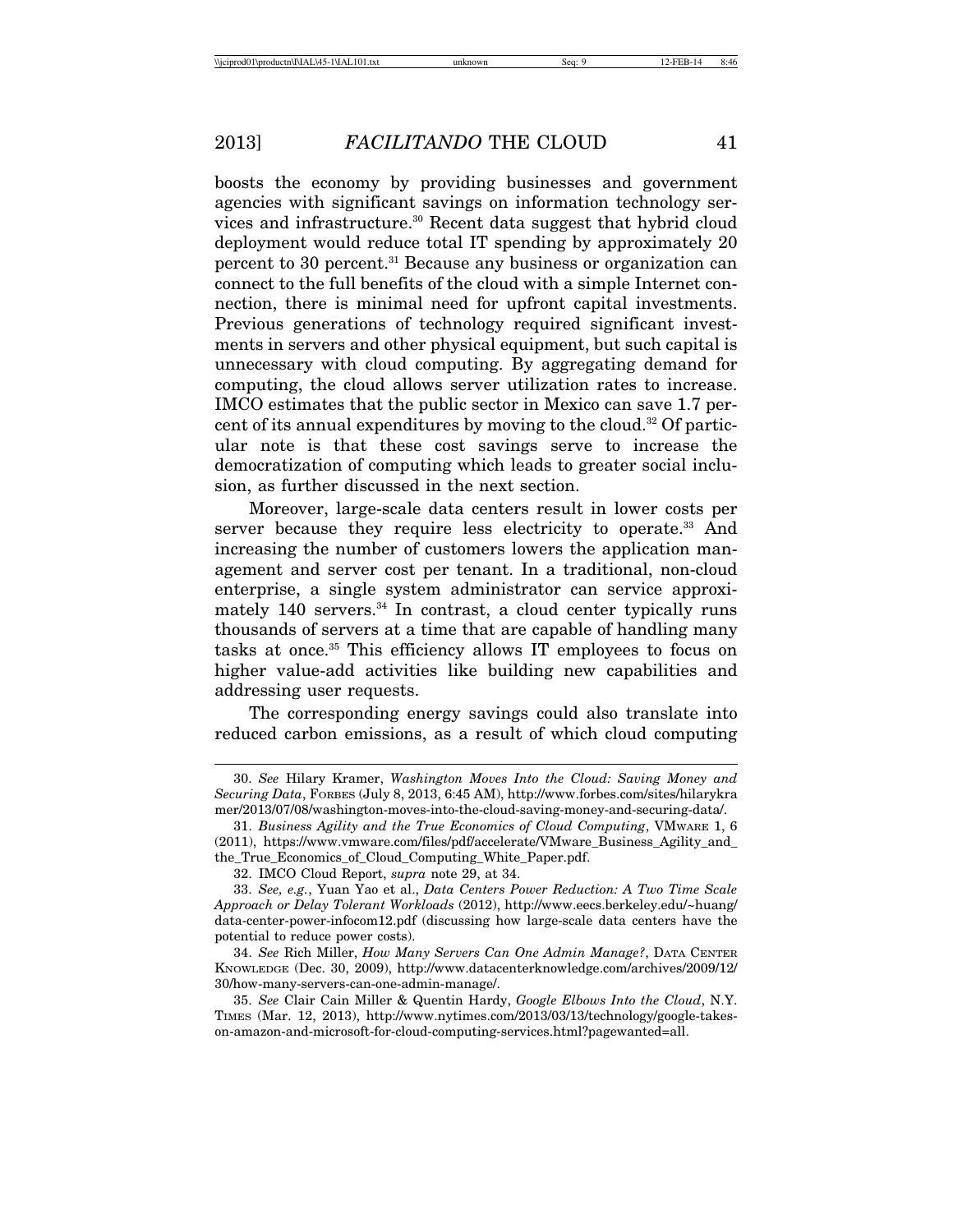has been called "Green IT."<sup>36</sup> IMCO estimates that Mexico's medium and large sized business sector would in the aggregate reduce carbon emissions equivalent to removing 90,000 cars from circulation by migrating to the cloud.37

3. Democratization of Computing and Social Inclusion

Cloud computing not only increases efficiency; it also increases equality. By providing access to a level of computing power once available only to large corporations and developed economies, the cloud is the next stage in the democratization of computing and increasing social inclusion.38 With cloud computing, organizations of any size and in virtually any location can tap into supercomputing power and software applications that previously were available only to the largest global companies.39 People also can build entirely new computing tools in the cloud. For instance, cloud computing allows employees at rural hospitals to consult with specialists worldwide in real time, providing rural residents with medical care that they never would have been able to receive before the cloud.40 The cloud also reduces hospitals' costs of storing X-rays and other voluminous health records.41 Indeed, cloud computing at hospitals is expected to grow at a compound annual rate of 20.5 percent between 2012 and 2017.<sup>42</sup>

Similarly, the cloud has presented unprecedented opportunities to rural and low-income school districts.43 The cloud provides schools with powerful web-based applications, distance learning, and low-cost storage.<sup>44</sup> It also allows small schools to access educational materials that they otherwise would never have. Moreover, the cloud allows governments to take a giant leap forward in the

<sup>36.</sup> IMCO Cloud Report, *supra* note 29, at 40.

<sup>37.</sup> *Id.*

<sup>38.</sup> Joe Mullich, *16 Ways the Cloud Will Change Our Lives*, WALL ST. J. (Jan. 7, 2011), http://online.wsj.com/ad/article/cloudcomputing-changelives.

<sup>39.</sup> *See generally* Huth, *supra* note 5.

<sup>40.</sup> Pam Belluck, *Nantucket Hospital Uses Telemedicine as Bridge*, N.Y. TIMES, (Oct. 8, 2012), http://www.nytimes.com/2012/10/09/health/nantucket-hospital-usestelemedicine-as-bridge-to-mainland.html?pagewanted=all.

<sup>41.</sup> Ken Terry, *Cloud Computing in Healthcare: The Question Is Not If, But When*, FIERCEHEALTHIT (Jan. 9, 2012), http://www.fiercehealthit.com/story/cloud-comput ing-healthcare-question-not-if-when/2012-01-09.

<sup>42.</sup> Bernie Monegain, *3 Big Trends for the EHR Cloud*, Healthcare IT News (Oct. 8, 2012), http://www.healthcareitnews.com/news/3-big-trends-ehr-cloud.

<sup>43.</sup> *See* KerriLee Horan, *Saved by the Cloud*, DISTRICT ADMINISTRATION (Feb 2010), http://www.districtadministration.com/article/saved-cloud.

<sup>44.</sup> Diane Weaver, *Six Advantages of Cloud Computing in Education*, PEARSON (Apr. 2013), http://www.pearsonschoolsystems.com/blog/?p=1507.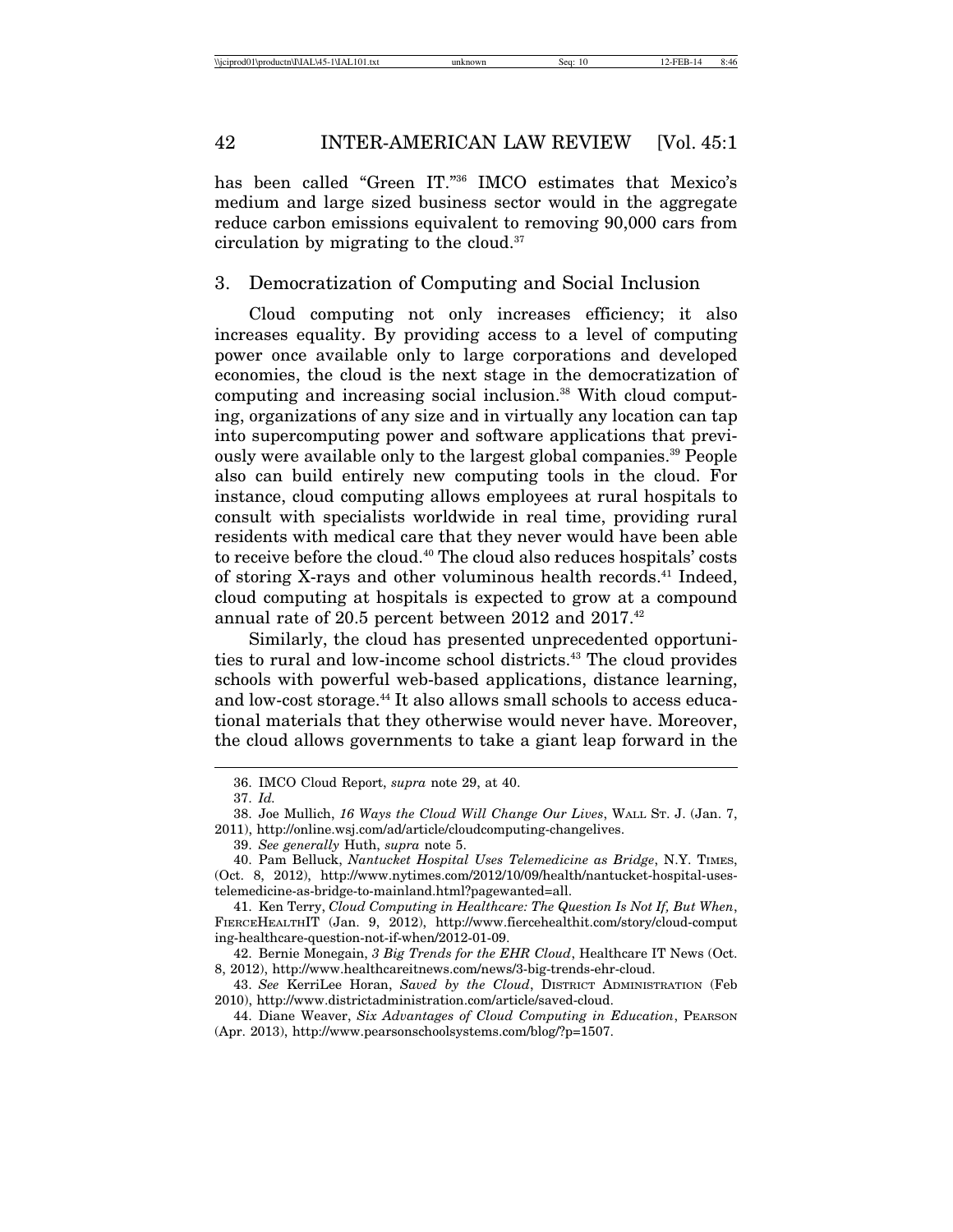offer of citizen services. For instance, Puerto Rico-based Rock Solid developed a cloud-based Citizen's Service hotline for the government of Panama, which allows Panama residents to dial 3-1-1 to reach a centralized service that directly connects them with government agencies.45 Similarly, Colombia's education system has used the cloud to improve student standardized testing.<sup>46</sup> Without this technology, the Colombian Institute for Educational Evaluation (ICFES) would have required thousands of its own servers to make these results available to students two times per year.47 By using cloud computing, ICFES took advantage of the scale and on-demand nature of the cloud, saving on servers to meet this demand. This benefitted the government as well as the students, parents, and teachers.

What we're most passionate about is that the economics of cloud computing represents the bringing down of a major wall that divided our societies between those that *could* make the major capital cost investment required to access and update the latest software technologies that are increasingly required for business, and those that couldn't make that investment. With the lower price point for access to cloud computing, that unhappy distinction will largely fade away and regular interaction with the latest software should become much more of a reality to the larger community.

#### 4. Increased Agility

Cloud computing also allows businesses and government organizations to agilely adapt to new demands and challenges. Unprecedented computing power and storage capacity now available in the cloud allows organizations to roll out new applications and services with significantly greater speed—and less risk—than in the past.48 Services that once would have required large capital investments and lengthy deployments can be launched in a matter

<sup>45.</sup> *See* video at Rock Solid Technologies, *Dynamics CRM & Rock Solid Republic of Panama-311 System*, YOUTUBE (Apr. 6, 2011), http://www.youtube.com/watch?v=HV UCALNG2D4.

<sup>46.</sup> Hern´an Rinc´on, *This is Latin America's Decade: The Cloud Will Make it Possible*, AMERICAS QUARTERLY (Fall 2011), http://www.americasquarterly.org/node/ 3085.

<sup>47.</sup> *Id.*

<sup>48.</sup> *See, e.g.*, Reuven Cohen, *Build Your Own Web or Mobile App In Minutes With These Cloud Based Tools*, FORBES (Mar. 22, 2013), http://www.forbes.com/sites/ reuvencohen/2013/03/22/build-your-own-web-or-mobile-app-in-minutes-with-thesecloud-based-tools/ (explaining how the cloud can be used by companies to quickly create applications).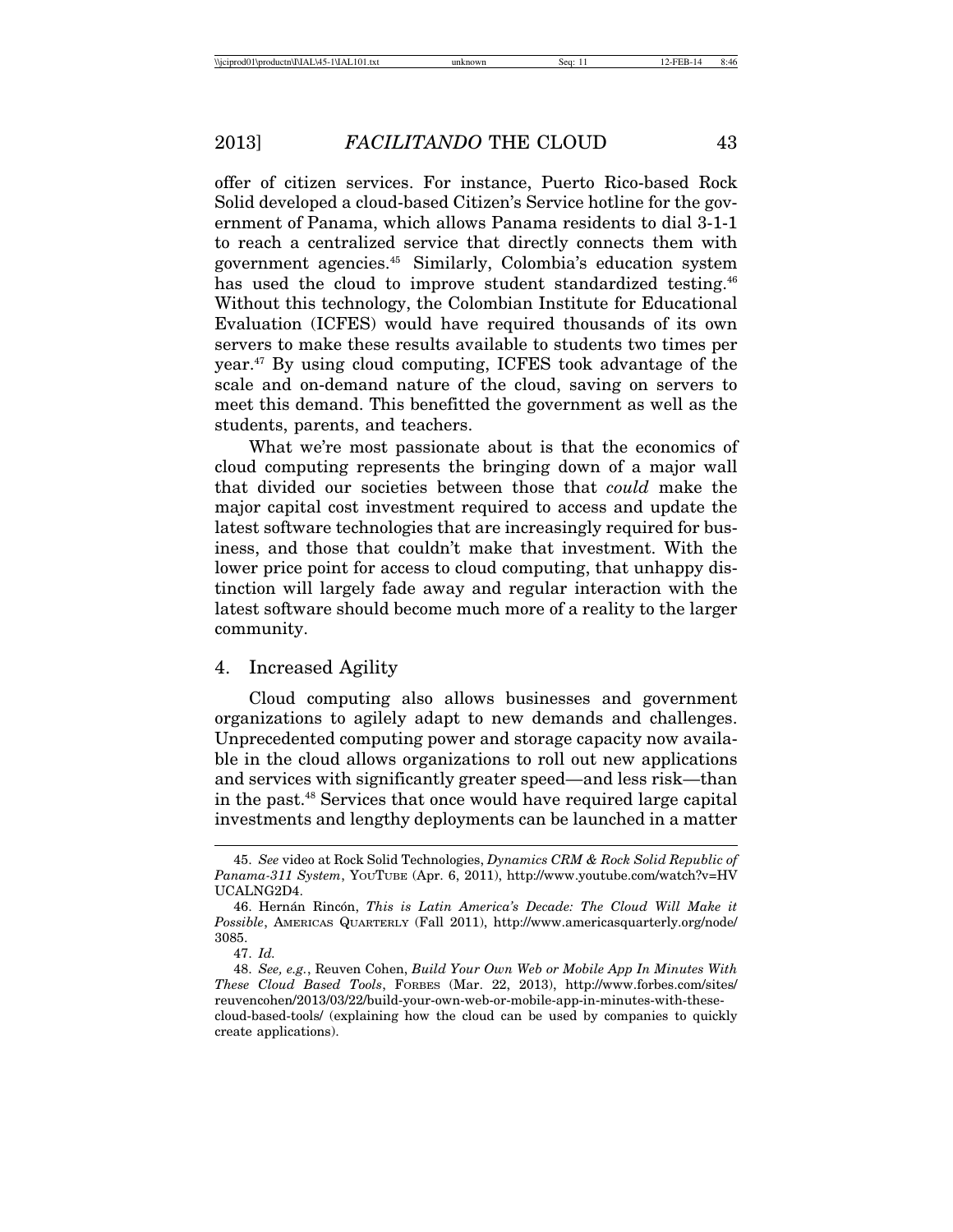of weeks or even days. In the past, when businesses experience sudden surges in popularity, their web and internal servers were often unable to handle the increased demand. When Costa Rica's devastating earthquake on September 5, 2012 crippled traditional communications such as telephones, radios, and televisions, residents were able to obtain information by visiting the website of the national television station (Teletica) since the website was hosted in the cloud, and the internet capacity of the website could be scaled up in order to meet the surge in demand.<sup>49</sup> With cloud computing, businesses could easily adjust to such increased demand because they are not limited to the capacity of their internal servers. According to a survey of corporate decision makers conducted by AbsolutData for VMware in February 2011, 65 percent of respondents believe that the cloud plays a "key role" in increasing agility and that cloud computing "could help their organizations maintain a flexible architecture to support changes."50

This flexibility is largely due to the mobility of the cloud. It not only provides a different kind of access than we've had in the past; it is also a far more widespread kind of access. More than three-quarters of the world's population has access to a mobile phone.51 Mobile phones are very different from the PCs on our desk, or even our laptops. They are phones, texting tools, still cameras, movie cameras, computers, web portals, gamepads, and yet they are still small enough to fit in our shirt pockets. We carry them everywhere we go for always-on, always-connected two-way access to the digital world. Mobility is changing how data and services are accessed just as the web changed how data and services are delivered and just as cloud computing is changing how they're processed and managed. For instance, a new mobile app named "Agentto" developed in Brazil helps make communities safer by providing individuals with a real time, location-based channel for notifying family, friends and the authorities during critical situations such as accidents, health problems, domestic violence, kidnappings, and catastrophes.<sup>52</sup>

<sup>49.</sup> Mark Lyndersay, *Microsoft Evangelises the Cloud*, TRINIDAD & TOBAGO GUARDIAN (Oct. 25, 2012), http://www.guardian.co.tt/business-guardian/2012-10-24/ microsoft-evangelises-cloud.

<sup>50.</sup> VMware, *Business Agility and the True Economics of Cloud Computing*, *available at* https://www.vmware.com/files/pdf/accelerate/VMware\_Business\_Agility\_ and\_the\_True\_Economics\_of\_Cloud\_Computing\_White\_Paper.pdf.

<sup>51.</sup> *Mobile Phone Access Reaches Three Quarters of Planet's Population*, WORLD BANK (July 17, 2012), http://www.worldbank.org/en/news/press-release/2012/07/17/ mobile-phone-access-reaches-three-quarters-planets-population.

<sup>52.</sup> AGENTTO, https://agentto.com/About.aspx (last visited Sept. 28, 2013).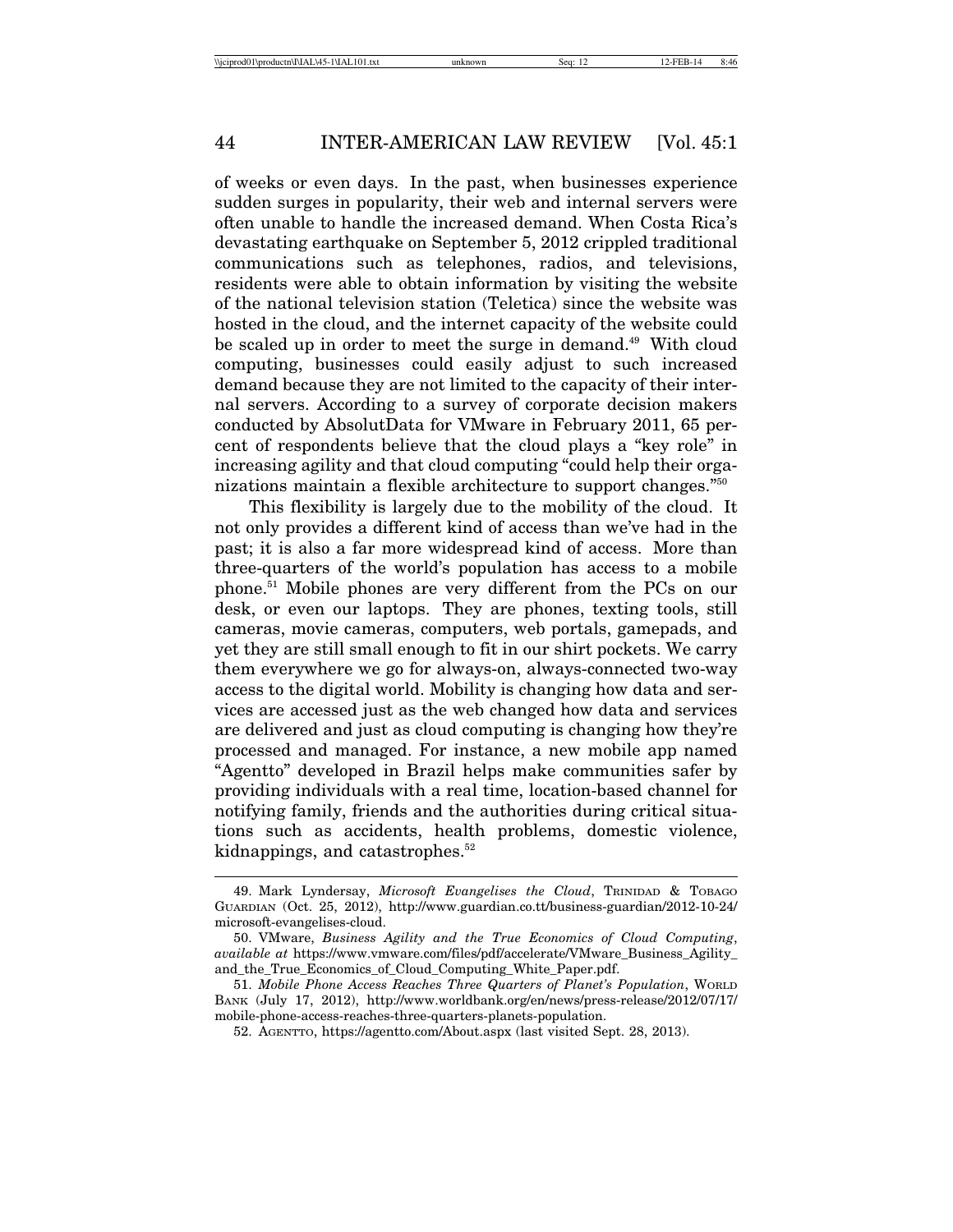#### 5. Security

Although many organizations and individuals are understandably concerned about cloud security, in reality there is no technical reason why the cloud cannot be as secure—if not more so —than traditional computing. In a 2012 study of 70,000 security breaches at 1,600 companies, AlertLogic found that on-premises computing systems were more vulnerable to attacks than cloud applications.53 Forty-six percent of corporate servers were hit with "brute force" attacks, compared to 39 percent of cloud systems.<sup>54</sup>

As the European Network and Information Security Agency (ENISA) has recognized, "cloud computing has significant potential to improve security and resilience."55 While robust data privacy rules are essential to give users confidence that their data is safe in the cloud, cloud technologies can themselves enhance the security and privacy of data—particularly for small and medium enterprises that have only limited information security resources and expertise. Many smaller companies do not have the resources to deploy robust physical and technical security controls, systematically apply and test security patches, implement comprehensive encryption solutions, or achieve information security and privacy certifications. Cloud computing allows these smaller organizations to achieve the same safeguards available to larger organizations with sizeable information technology budgets, staff, and facilities.<sup>56</sup>

In light of all of these benefits, it is not surprising that users are enthusiastic about the cloud. For example, KPMG found that an overwhelming 59 percent of Dutch decision-makers and business leaders agree that "cloud computing is the future model of IT."57 The majority of consumers and business leaders believe

<sup>53.</sup> Joe McKendrick, *Cloud Apps Somewhat More Secure Than On-Premises Apps: Survey*, FORBES, (Sept. 19, 2012), http://www.forbes.com/sites/joemckendrick/2012/09/ 19/cloud-apps-somewhat-more-secure-than-on-premises-apps-survey/

<sup>54.</sup> *Id.*

<sup>55.</sup> *FAQ's to the report "Cloud Computing: Benefits, risks and recommendations for information security,"* EUROPEAN NETWORK AND INFORMATION SECURITY AGENCY (ENISA) (last visited Sep. 19, 2013), http://www.enisa.europa.eu/media/faq-on-enisa/ FAQ%20Cloud%20Computing.pdf.

<sup>56.</sup> *See* Tom Kelly, *SMEs must embrace the cloud to achieve global growth*, THE GUARDIAN (Apr. 26, 2013), http://www.theguardian.com/media-network/media-net work-blog/2013/apr/26/cloud-services-sme-businesses-growth?guni=Article:in%20 body%20link.

<sup>57.</sup> KPMG, FROM HYPE TO FUTURE: KPMG'S CLOUD COMPUTING SURVEY (2010), *available at* http://www.kpmg.com/ES/es/ActualidadyNovedades/ArticulosyPublicacio nes/Documents/2010-Cloud-Computing-Survey.pdf.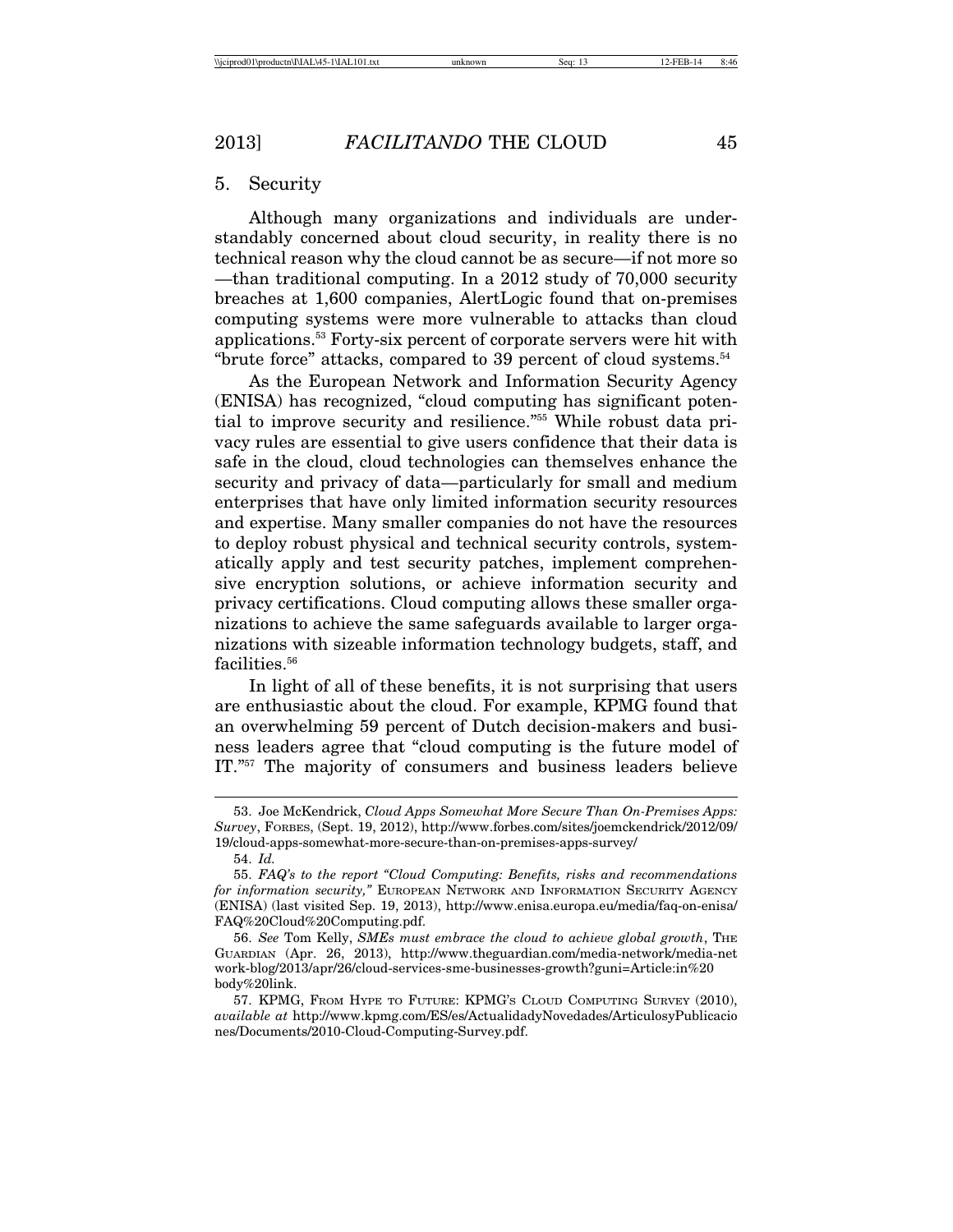these technologies can help government operate more efficiently and effectively as well. The challenge for the cloud industry is to harness this excitement and assure business and individual customers that their data is secure on the cloud.

### *B. An Important Role for Balanced Regulation*

Regulators can help extend the benefits of cloud computing to more enterprises and individuals by establishing trust in cloud computing, ensuring privacy and data security, and resolving legal and public policy uncertainties. This section outlines the general elements of a data protection and privacy regulatory framework that promotes national competitiveness in cloud computing.

### 1. Ensuring Privacy Protection

The cloud will not realize its full potential if users do not trust the technology. Numerous surveys show that businesses and individuals continue to have significant concerns about the privacy and security of the cloud. For example, a 2010 survey by the World Economic Forum found that 90 percent of respondents in Europe see privacy as a "very serious" constraint on adopting cloud computing.58 As people and organizations around the world move information from desktops to their mobile devices and into the cloud, they want to know that their data will remain safe and protected.

Regulators can help ensure that users, both businesses and individuals, do not lose privacy protections in moving data to the cloud by providing a clear and fair regulatory framework. As Microsoft General Counsel Brad Smith stated at the 34th Annual Conference of Data Protection and Privacy Commissioners held in Uruguay in October 2012, "We need clarity so that everybody knows what they need to do, and that companies that act responsibly are not going to find themselves suffer at the hands of companies who do not, and regulation creates that floor that provides that level playing field."59 The regulatory framework should focus

<sup>58.</sup> Joanna Gordon et al., *Exploring the Future of Cloud Computing: Riding the Next Wave of Technology-Driven Transformation*, WORLD ECONOMIC FORUM (2010), *available at* http://www3.weforum.org/docs/WEF\_ITTC\_FutureCloudComputing\_Re port\_2010.pdf.

<sup>59.</sup> Brad Smith, General Counsel and Executive Vice President, Microsoft Corp, Keynote Address at the 34th International Conference of Data Protection and Privacy Commissioners: Putting People First: Moving Technology and Privacy Forward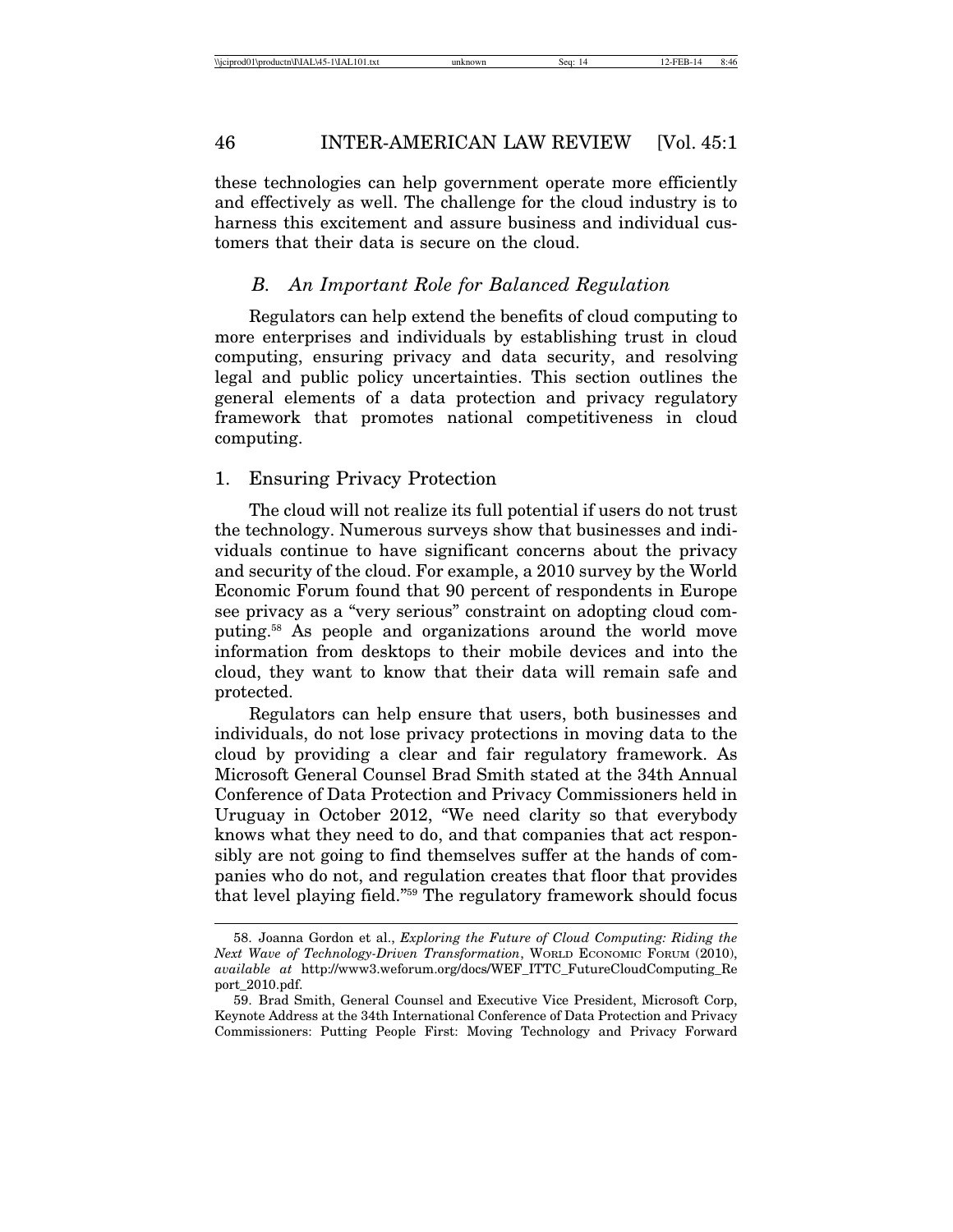on the ultimate goals of ensuring data security, protecting consumer privacy, and building trust in the cloud.

But we don't need rules of the road from regulators alone. Industry self-regulation and market-based innovation will also be key to ensuring privacy protection. Self-regulation in the form of industry standards can move technology forward faster and more globally than regulation alone is able to do. For example, interested stakeholders have developed a draft international standard, ISO/IEC 27018, by which a cloud provider can demonstrate to customers and regulators that it handles personal data properly and otherwise ensures the confidentiality, integrity and availability of that data.<sup>60</sup> Likewise, with market-based innovation, there is an opportunity for companies to experiment, to try new things, to see what consumers want, and if consumers do, in fact, want what companies are offering, there is an opportunity for those companies to grow.

#### 2. Encouraging Greater Transparency

Similarly, a data protection regulatory framework can provide *customers* with much-needed information about the cloud. It is not enough for cloud providers to claim that their services are private and secure. Customers should be informed in detail why this is so. Privacy and data security regulations can require cloud service providers to maintain comprehensive written information about their security programs and safeguards, provide summaries of those programs to customers, and disclose their privacy practices to any customer from whom personal information is collected.

Transparency is especially important given the proliferation of "free" cloud services in which the cloud provider earns its profit by mining the data entrusted to it by users and selling that data to advertisers or other third parties. While there is nothing inherently wrong with these ad-supported business models, users need to understand the nature of the data being collected and how it is used so that they may make an informed decision before accepting such a bargain. In some cases, consumers and small and medium

<sup>(</sup>October 23, 2012), *available at* http://www.microsoft.com/en-us/news/download/legal/ 10-23puttingpeoplefirst.pdf.

<sup>60.</sup> *See* INFORMATION TECHNOLOGY — SECURITY TECHNIQUES — CODE OF PRACTICE FOR PII PROTECTION IN PUBLIC CLOUD ACTING AS PII PROCESSORS, ISO/IEC DIS 27018 (INT'L ORG. FOR STANDARDIZATION 2013), *available at* http://www.iso.org/iso/catalogue \_detail.htm?csnumber=61498.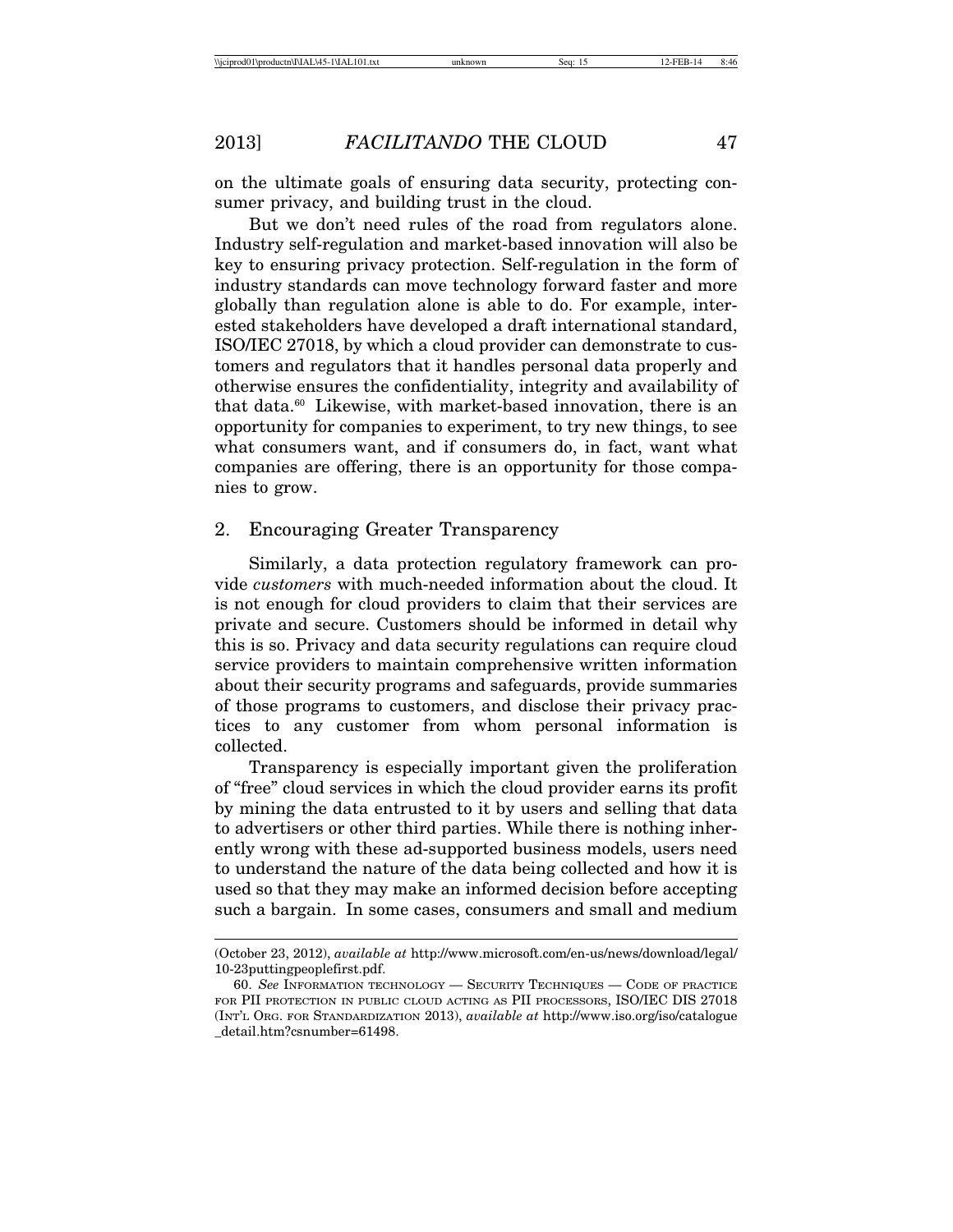sized businesses may decide not to hand over data to a free service if the nature of the data collected and how it is disclosed to third parties creates risk to reputation, economic interests, or personal privacy. Indeed, consumers increasingly are giving attention to how information provided to a cloud service can have consequences in other contexts; for example, concerns about employer use of prospective employees' social media accounts have led policymakers in the United States to consider legislation that would limit that use.<sup>61</sup> In an era in which users must consider the consequences of their digital "paper trails," honest disclosure from cloud providers as to their privacy and data use practices is essential.

#### 3. Enabling and Protecting Cross-Border Data Flows

Being able to move data among multiple geographic areas allows cloud computing providers to pool IT resources and consolidate overheads and purchasing power. In turn, this results in significant cost and efficiency benefits for consumers, as well as the environmental benefits that flow from using fewer data centers.<sup>62</sup> Particularly important is the scale needed to make a viable cloud service available at the most accessible price point. While each new server employed in service of a public cloud carries notable cost reductions, there is an even greater cost reduction once at least 10,000 servers are employed in a public cloud.<sup>63</sup> From an operational standpoint, cloud computing providers move data between data centers in order to offer key services to customers, including 24-hour technical support and round-the-clock product development. Data transfer likewise is essential to data back-up and resiliency. As noted in a recent report by the Lloyd's insurance market, "The digital world is still susceptible to physical disasters such as flooding, earthquakes and hurricanes," and thus "geographic concentration" of data may increase risk of loss.64 The

<sup>61.</sup> *See, e.g.*, *Employer Access to Social Media Usernames and Passwords 2013*, NAT'L CONFERENCE OF STATE LEGISLATURES, http://www.ncsl.org/issues-research/ telecom/employer-access-to-social-media-passwords-2013.aspx (last visited Sept. 23, 2013).

<sup>62.</sup> *See* Niels Soelberg, *The Economics of Cloud Computing for the EU Public Sector*, http://www.microsoft.com/eu/transforming-business/article/the-economics-ofcloud-computing-for-the-eu-public-sector.aspx (last visited Sept. 23, 2013).

<sup>63.</sup> FEDERICO ETRO, THE ECONOMIC IMPACT OF CLOUD COMPUTING ON BUSINESS CREATION, EMPLOYMENT AND OUTPUT IN EUROPE AN APPLICATION OF THE ENDOGENOUS MARKET STRUCTURES APPROACH TO A GPT INNOVATION (Feb. 2009).

<sup>64.</sup> LLOYD'S, DIGITAL RISKS - VIEWS OF A CHANGING RISK LANDSCAPE, LLOYD'S EMERGING RISKS TEAM REPORT (Oct. 2009), *available at* http://www.lloyds.com/~/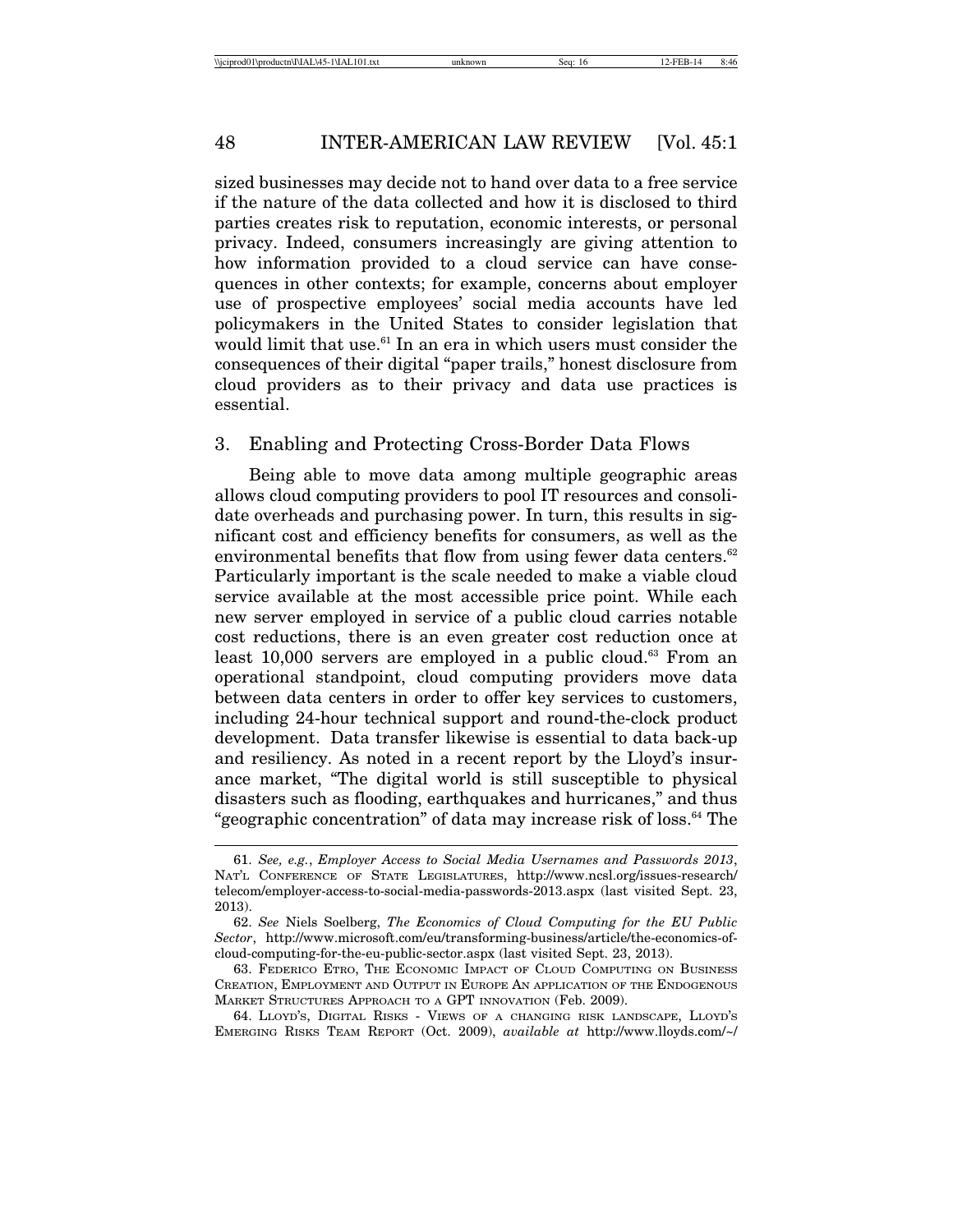cloud provides a perfect vehicle for ensuring that critical information does not disappear forever as a result of natural or man-made disasters since cloud service by its nature does not concentrate the back-up of data in the same place; instead, it distributes back-ups across different parts of the world to maximize efficiency and continuity of the service, and cost savings to consumers.

Rules restricting the transfer of data and information across borders, however, do not accommodate the current realities of broadband-enabled computing. While not their intention, these rules limit the innovation and economic development otherwise made possible by the cloud, and often do not produce any corresponding benefit to consumer privacy. As the European Commission has recognized, "there is a general need to improve the current mechanisms for international transfers of data" in light of the vastly increased delivery of services over the Internet since the Data Protection Directive was adopted fifteen years ago.<sup>65</sup> The Directive as it now stands broadly restricts the transfer of personal data from within Europe to any country whose domestic laws do not provide a level of protection that the EU considers "adequate." In practice, only those countries that provide the same precise methods of protection as the EU, such as Argentina and Uruguay, have been deemed adequate.<sup>66</sup> In total, only seven countries have been deemed adequate, along with five microstates or dependent territories such as the Isle of Man.<sup>67</sup> Thus, in practice, the EU adequacy regime has placed broad constraints on the movement of data across borders, even where doing so compromises realization of cloud computing's benefits.

The "Safe Harbor" exception for the United States adopted by the EU, however, recognizes that while the U.S. does not employ the same precise methods of privacy protections as the EU, it is not necessary to deny the citizenry of an "adequate" country the benefits of cloud infrastructure found in major markets such as

media/lloyds/reports/emerging%20risk%20reports/digitalrisksreport\_october2009v2 .pdf.

<sup>65.</sup> *See A comprehensive approach to personal data protection in the European Union*, COM (2010) 609 final (Apr. 11, 2010), *available at* http://ec.europa.eu/justice/ news/consulting\_public/0006/com\_2010\_609\_en.pdf.

<sup>66.</sup> *Commission decisions on the adequacy of the protection of personal data in third countries*, EUROPEAN COMMISSION JUSTICE, http://ec.europa.eu/justice/data-pro tection/document/international-transfers/adequacy/index\_en.htm (last updated July 16, 2013).

<sup>67.</sup> *Id.*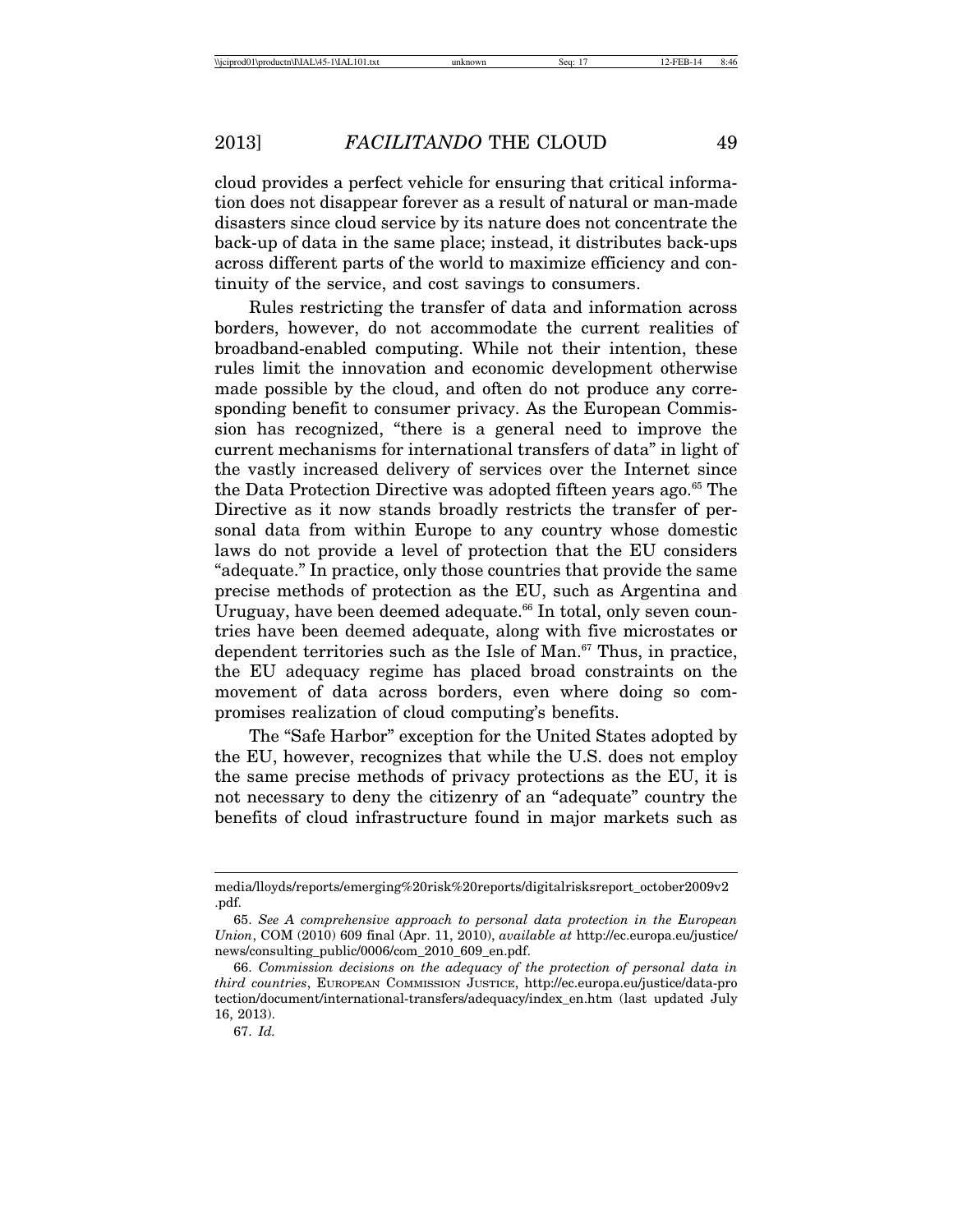the United States.<sup>68</sup> Instead, other mechanisms can be developed to enable the free but secure flow of data across borders. Under the Safe Harbor, companies in the U.S. can certify that they will import data from the EU only under conditions that conform to EU privacy laws.<sup>69</sup> Not all countries which limit data transfers to "adequate" countries, however, have adopted alternative compliance mechanisms such as the safe harbor framework adopted by the EU. Establishing these mechanisms in the many Latin American countries that have adopted EU-style data transfer restrictions could be key to the development of robust cloud computing services in Latin America.<sup>70</sup>

Regardless of the nature of an unduly strict cross-border data restriction—whether it is the result of an express prohibition on data export, a limitation based upon an "adequacy" requirement, or inconsistent laws across jurisdictions—the unintended consequence of putting a country fence around a local cloud is to depress investment, reduce trade, and deprive consumers and enterprises of the benefits of cloud computing and other innovations.

Alternatively, forcing a provider to store data locally in the jurisdiction that imposes restrictions on free data flows prevents the provider from being able to offer customers the cost and service benefits that stem from being able to move data to the most efficient storage place. There would also be an elimination of the potential energy efficiencies and environmental benefits of consolidating resources in fewer data centers.<sup>71</sup> In a nutshell, the desire for local data centers is in conflict with the efficiencies associated with the scale economics of cloud computing. To the extent that there is any short-term gain in forcing cloud providers to build

<sup>68.</sup> U.S. – E.U Safe Harbor Overview, EXPORT.GOV, http://export.gov/safeharbor/ eu/eg\_main\_018476.asp (last updated July 1, 2013).

<sup>69.</sup> *Id.*

<sup>70.</sup> The European Commission (EC) recently published certain recommendations intended to improve the functioning of the Safe Harbor mechanism. While stakeholders have diverse views as to these recommendations, the EC recognized that "the Safe Harbor is an important component of the EU-US commercial relationship relied upon by companies on both sides of the Atlantic." In making its recommendations, the EC further recognized that any revocation of the Safe Harbor would be unwise, noting that it "would adversely affect the interests of member companies in the EU and in the US," and concluding instead that "the Safe Harbor rather be strengthened." *See* EUROPEAN COMMISSION JUSTICE, COMMUNICATION FROM THE COMMISSION TO THE EUROPEAN PARLIAMENT AND THE COUNCIL: REBUILDING TRUST IN EU-US DATA FLOWS 6 (Nov. 27, 2013), *available at* http://ec.europa.eu/ justice/data-protection/files/com\_2013\_846\_en.pdf.

<sup>71.</sup> *See* Soelberg, *supra* note 62.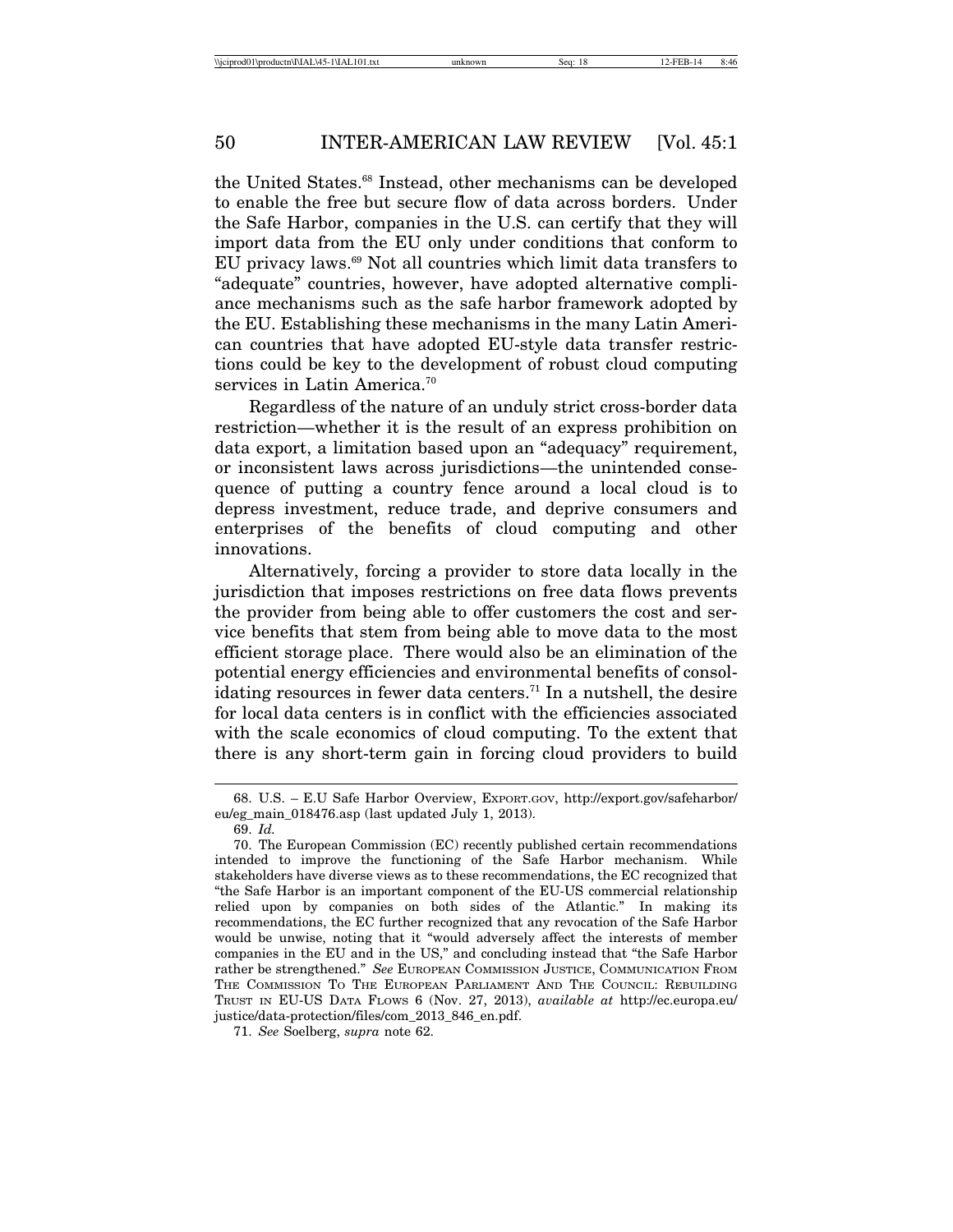local data centers as a condition to doing business, in the longer term such gains will be dwarfed by lost opportunities from the many cloud providers who simply choose not to make cloud services available in the country. Moreover, mandates to install local data centers produce little economic benefit within the country, as they rest upon the false assumption that physical data centers as opposed to the services those data centers make possible drive job growth in the cloud.<sup>72</sup>

# 4. Harmonization of Data Protection Rules and Interoperability

The cloud's defining feature is its lack of physical boundaries. This allows users in any country to create, access, and share data with others worldwide. Unfortunately, this lack of boundaries means that a cloud provider is potentially subject to the laws of hundreds of nations and thousands of jurisdictions.<sup>73</sup> Privacy and data security laws vary widely.74 Some countries impose strict notice and consent requirements, while others have none.75 Some countries limit the transfer of data to other countries, while others do not restrict data flow.76 Some countries require companies to carefully guard personal information, while others require no such safeguards.<sup>77</sup>

Privacy laws and regulations have varied for decades. But the rise of cloud computing has magnified the problems caused by these inconsistencies. A truly global cloud provider must ensure that it is meeting the requirements of all privacy and data security laws, even if the laws conflict with one another. We need rules of the road that increasingly apply consistently in country after country and continent after continent. It would be unrealistic to expect every country to adopt identical data protection and privacy rules. But if countries made an effort to harmonize certain

<sup>72.</sup> *See* James Heaney, *Yahoo Aims to Expand Data Center in Lockport*, BUFFALO NEWS (April 4, 2011, 12:01 AM), http://www.buffalonews.com/article/20110404/CITY ANDREGION/304049993 ("Data centers are not regarded as significant economic engines, however.").

<sup>73.</sup> *See* Juliette Garside, *How global laws protect your data*, THE GUARDIAN (Oct. 16, 2011, 7:01 PM), http://www.theguardian.com/cloud-technology/global-laws-pro tect-your-data.

<sup>74.</sup> *See* Constance Gustke, *Which countries are better at protecting privacy*, BBC (June 26, 2013), http://www.bbc.com/capital/story/20130625-your-private-data-isshowing.

<sup>75.</sup> *Id.*

<sup>76.</sup> *Id.*

<sup>77.</sup> *Id.*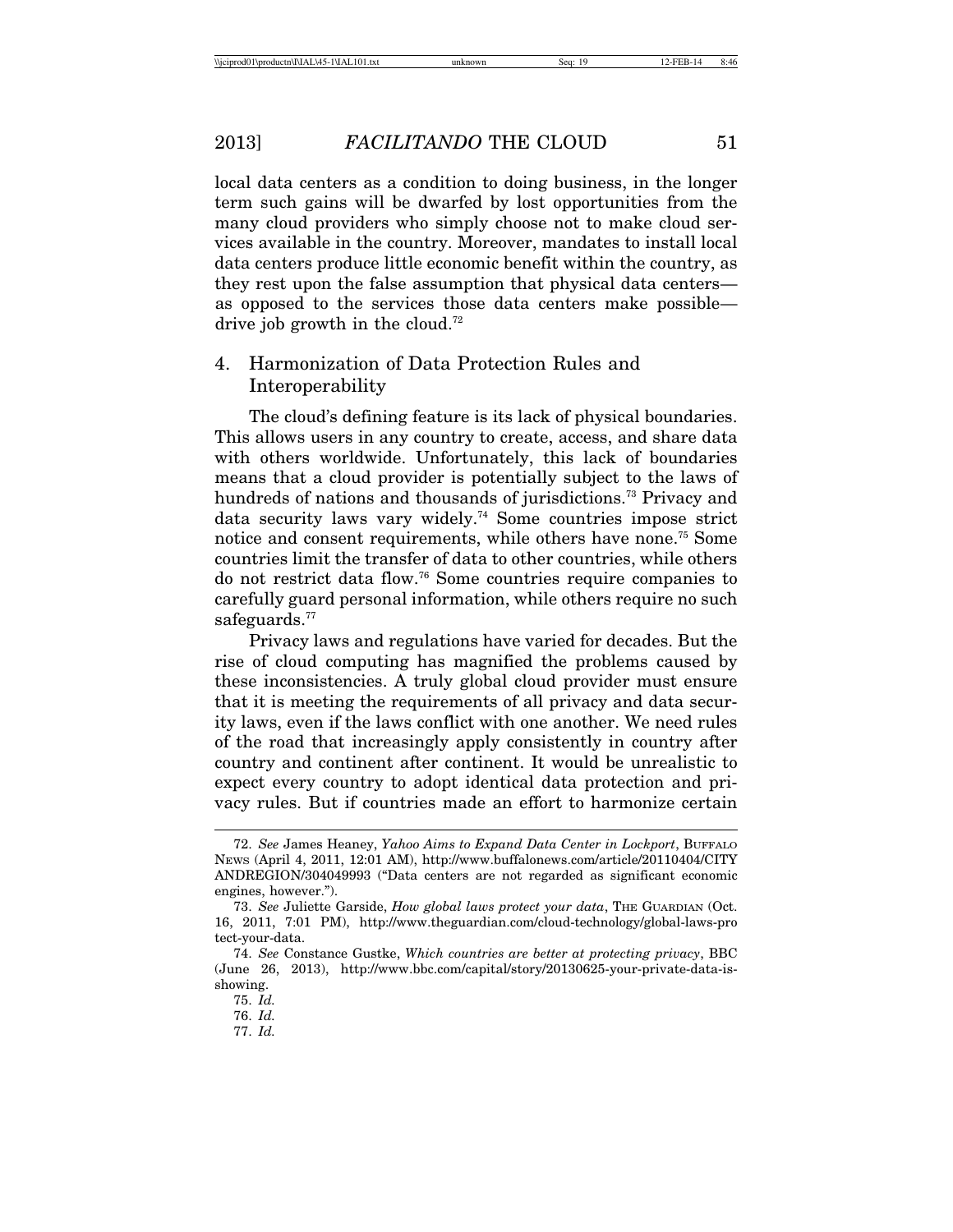requirements, they would reduce the uncertainty for cloud providers. Only through government-to-government collaboration can they create the consistency among regulatory frameworks that is necessary to make the cloud work. Governments could begin by working to develop rules that will facilitate data flows across national and regional borders. Alternatively, governments could work together to develop and agree upon shared principles for determining when a country has jurisdiction over data stored in the cloud.

It may prove most effective for governments over time to seek a multilateral framework on these issues in the form of treaties or similar international instruments. While this option undoubtedly would require significant diplomatic leadership and resources, it offers perhaps the best hope of addressing legitimate government needs in a coherent fashion while ensuring that business and consumer interests in privacy are met on a global scale.

A less formal option would be for countries to engage on a bilateral or regional basis in consultations and consensus building to better harmonize their respective data protection regimes and better resolve data access issues. Such engagement can increase awareness of the problems and pave the way for a longer-term, more formal solution. For example, in Asia, progress made on the ASEAN-Australia Development Cooperation Program on harmonizing e-commerce legal frameworks and the APEC Privacy Framework and Pathfinder Projects provides a solid platform for further development and addressing of the divergent jurisdictional approaches to technology policy. And the voluntary ISO 27001/27002 standards ensure information security at companies worldwide. Such multi-party, regional discussions offer an opportunity to boost cloud computing and expand its benefits on many levels across a region.

As Latin American nations adopt new data protection laws and regulations, they also should make interoperability a priority. As a starting point, countries should ensure that there is an interoperable framework within the region. For example, cloud computing enterprises should generally be able to expect that if they comply with Mexican rules and regulations on data privacy, they will not have to make significant changes to their practices in order to comply with Chilean rules, or vice versa. An interoperable, harmonized framework also could provide the region with a clearer and weightier voice in the global dialogue over data protection regulations and the cloud. The ultimate goal should be to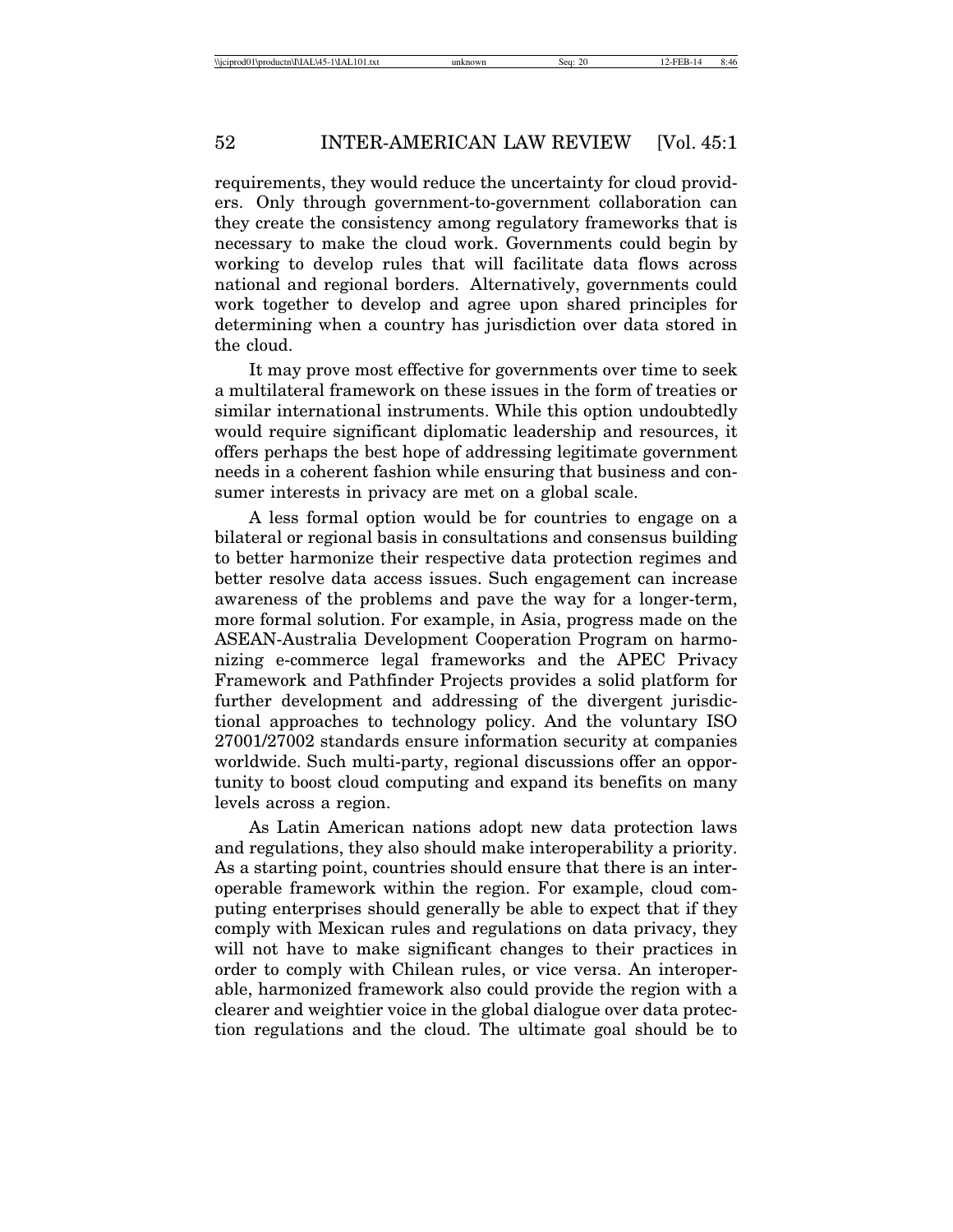ensure that data protection rules in Latin American nations are interoperable with those of other regions, including in the U.S., EU and Asia. As noted, rigid "adequacy" determinations create needless complications to the data flows that make the cloud a reality.

#### 5. Strengthening Laws Against Cybercrime

By preventing cybercrime, governments can help build consumer confidence in the cloud. When we say "cybercrime," we're referring to a variety of online criminal activities. The three general types of cybercrime that pose the biggest threat to the cloud are as follows: 1) crimes against individual citizens, such as attacks on children, 2) crimes against nations such as terrorism, and 3) economic crimes such as credit card fraud.<sup>78</sup>

Fighting cybercrime always has been a global issue, but cloud computing makes it more so. With a victim often in one jurisdiction, the datacenter or centers in other jurisdictions, and the perpetrator in yet another jurisdiction, there must be an effective mechanism for cooperation among law enforcement agencies in Latin America, the EU, the U.S., and elsewhere. There is a need for clear and consistent standards for production, retention and preservation of data in investigations that concern multiple jurisdictions; investment in technological know-how for local law enforcement; and cooperation in the establishment of international clearinghouses, through which data on cybercrimes is shared with a central point of global contact to evaluate trends and make connections that will help identify perpetrators.

In sum, by providing a consistent regulatory framework that protects privacy and instills customer confidence, the government can help promote national competitiveness through cloud computing.

# III. CHALLENGES, TRENDS, AND THE EARLY EXPERIENCE OF CLOUD REGULATION

The cloud not only presents unprecedented opportunities; it also presents new privacy and data security questions for industry, regulators, and consumers. All stakeholders must identify

<sup>78.</sup> *See, e.g.*, Elinor Mills, *Cybercrime moves to the cloud*, CNET (June 30, 2012, 6:00 AM), http://news.cnet.com/8301-1009\_3-57464177-83/cybercrime-moves-to-thecloud/ (discussing how the cloud could be targeted by cyber criminals); *see also Top Threats to Cloud Computing V1.0*, CLOUD SECURITY ALLIANCE (March 2010), *available at* https://cloudsecurityalliance.org/topthreats/csathreats.v1.0.pdf.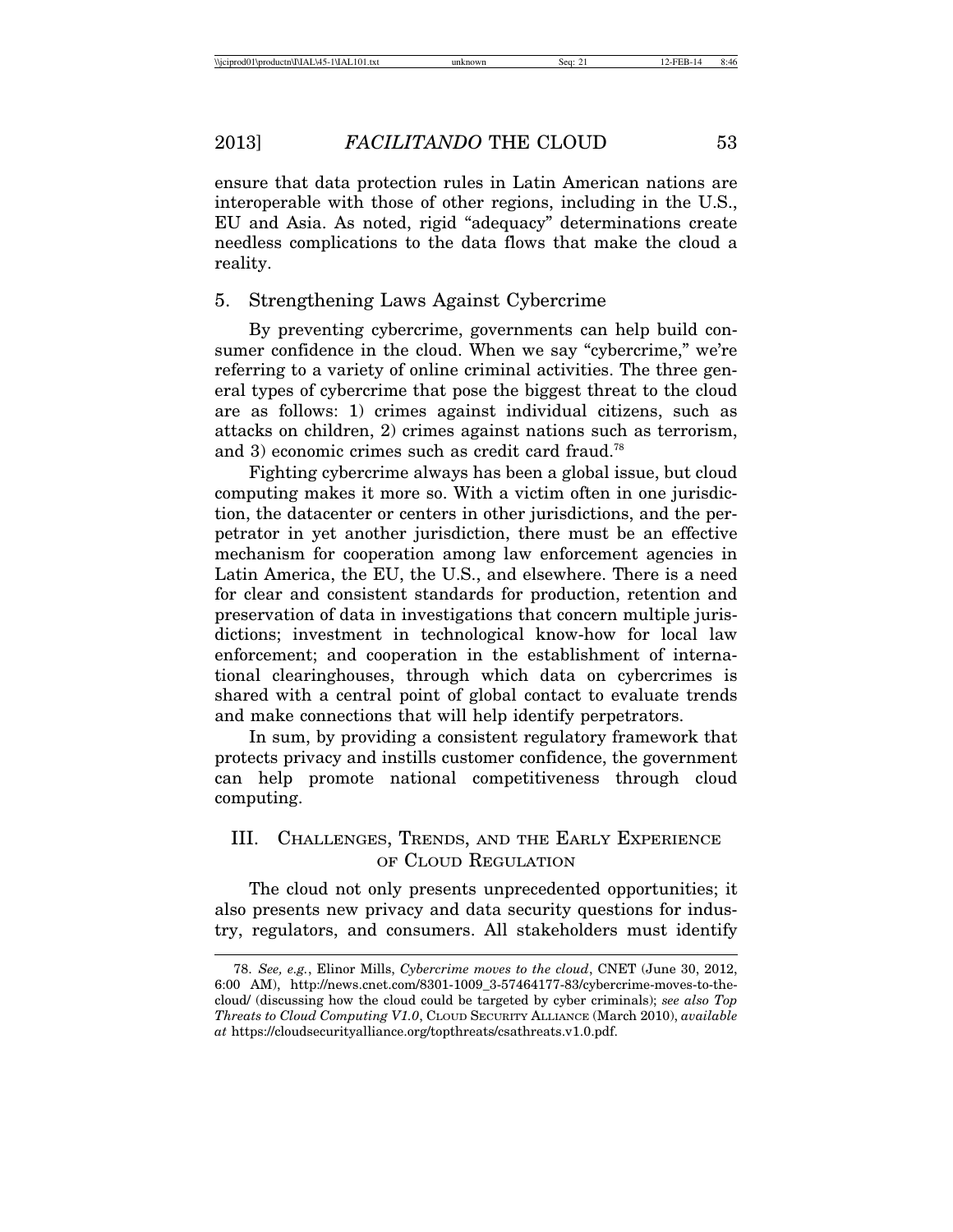these challenges and determine the most effective way to address these questions while taking advantage of the cloud's full potential for local innovation and economic prosperity.

# *A. Cloud Computing Presents Important Privacy and Data Security Questions*

The need for thoughtful decision-making is especially pronounced in our era of "big data," which is the collection, management, and use of data on a massive scale. Even where individual items of information by themselves are relatively innocuous, in the aggregate these various bits of data can "begin to paint a portrait of a person's life."79 In one particularly vivid example, the New York Times detailed how a large retailer was able to predict that a teenage girl was pregnant—and send her relevant coupons—even before her father knew, based simply on her purchasing history.80 Online advertising networks have access to a much broader array of information. Researchers at Stanford University, for instance, found one advertising network that used a script to determine users' browsing histories and match the visited pages with a wide variety of interest segments, including such sensitive topics as credit repair and debt relief.<sup>81</sup>

Organizations moving to the cloud—be they businesses, government agencies, schools, or other institutions—have understandable concerns about the privacy and security of their data, the effect of regulatory compliance, and data usage policies of cloud providers. A recent survey conducted by the Cloud Security Alliance found that organizational users view information security as the leading constraint on cloud adoption.<sup>82</sup>

Individual users have similar concerns. They must be assured that their data is secure and safe from hackers, and that they can control who accesses their personal information. Establishing trust and confidence is necessary to promote access and

<sup>79.</sup> Daniel J. Solove, *Access and Aggregation: Public Records, Privacy and the Constitution*, 86 MINN. L. REV. 1137, 1141 (2002).

<sup>80.</sup> Charles Duhigg, *How Companies Learn Your Secrets*, N.Y. TIMES (Feb. 16, 2012), http://www.nytimes.com/2012/02/19/magazine/shopping-habits.html.

<sup>81.</sup> Jonathan R. Mayer & John C. Mitchell, *Third-Party Web Tracking: Policy and Technology* (2012), *available at* https://cyberlaw.stanford.edu/files/publication/files/ trackingsurvey12.pdf; Jonathan Mayer, *Tracking the Trackers: To Catch a History Thief*, CIS (July 19, 2011, 4:20 AM), http://cyberlaw.stanford.edu/node/6695.

<sup>82.</sup> Joe McKendrick, *Cloud's Full Impact is Still About Three Years Away, Survey Predicts*, FORBES (Oct. 12, 2012), http://www.forbes.com/sites/joemckendrick/2012/10/ 03/clouds-full-impact-is-still-about-three-years-away-survey-predicts/.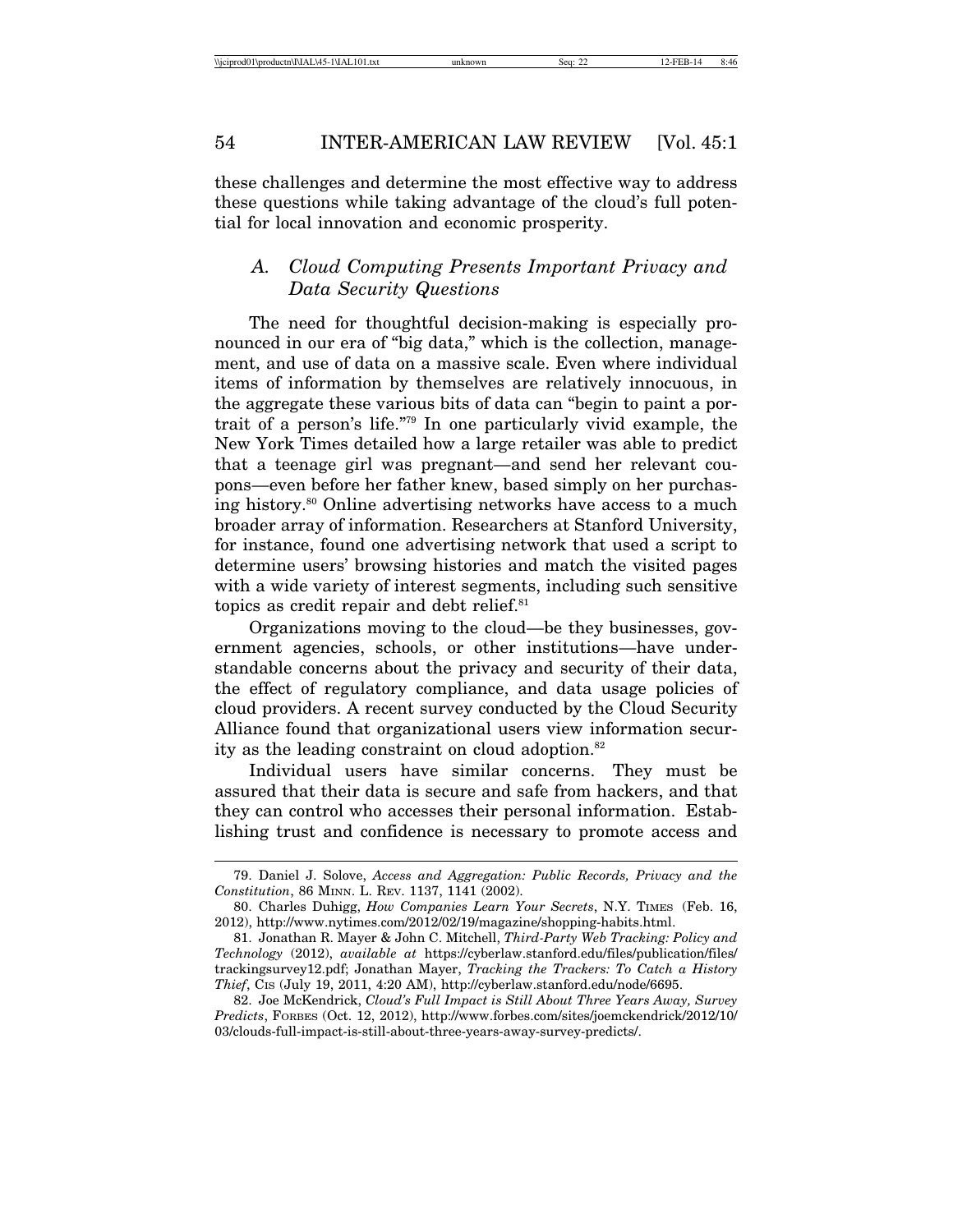encourage investment. For the cloud to truly succeed, consumers must feel just as comfortable storing their information on the cloud as they do when they store the information on their personal hard drives.

#### *B. Regulatory Trends*

Argentina was a trendsetter in 2000 when it enacted the first comprehensive data protection and privacy rules in Latin America.<sup>83</sup> These regulations built consumer confidence in the Internet and helped the country's information technology sector thrive. But many of these regulations no longer apply to the cloud today. Unfortunately, some countries in the region have continued to adopt laws that limit the benefits of the cloud. Nations with laws based on models developed in the 1990s must modernize their data protection and privacy rules to build trust in the cloud and maintain national competitiveness. We live in a digital world that has radically changed over the past decade, and these "precloud" laws do not adequately deal with privacy and security for the cloud age that is now a reality.

Consistent privacy and data protection regulations can establish a helpful baseline for all cloud providers. Balanced regulations could establish consumer trust in the cloud and help promote the growth of this remarkable technology. Rather than articulate specific regulatory requirements, we believe that it is more useful to discuss the two general characteristics of effective cloud regulations.

First, the regulations must allow data to flow freely across borders, in circumstances where there are assurances that the data importer will take steps to protect and secure personal data. Like the Internet on which it is based, the cloud is worldwide. Cloud-based services may cross dozens or hundreds of national borders, and on the way, dozens or hundreds of regulatory frameworks. This patchwork of regulations needs substantial updating.

Second, the regulations must protect privacy and ensure the cloud is secure from unauthorized access. As demonstrated above, trust is essential for the success of the cloud. Privacy and security are cited as the two main impediments to broader cloud adop-

<sup>83.</sup> *See generally* Maxim Gakh, *Argentina's Protection of Personal Data: Initiation and Response*, 2 I/S: J. L. & POL'Y FOR INFO. SOC'Y 781 (2006) (discussing Argentina's Data Protection Law and the effect its passage had on other countries).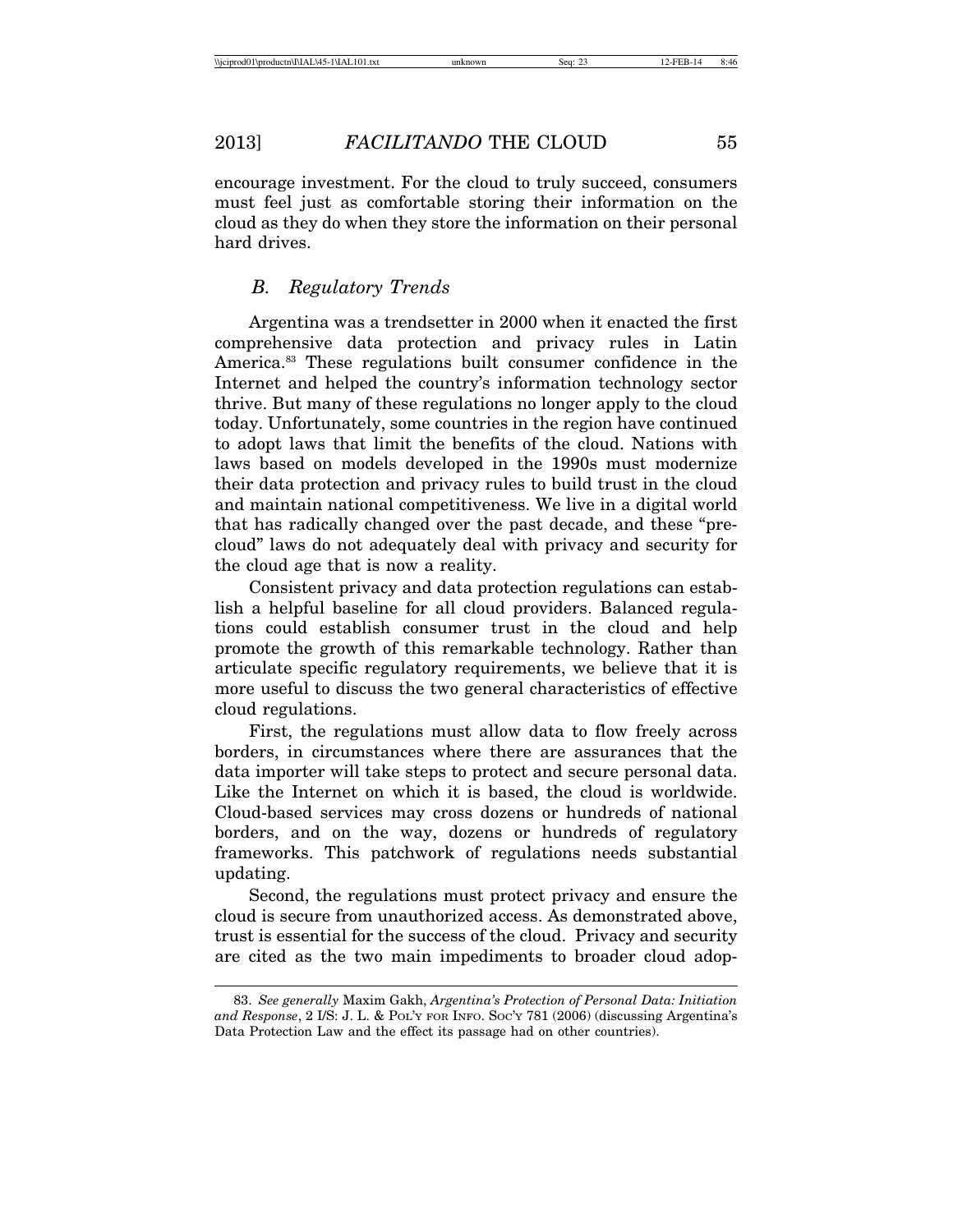tion.<sup>84</sup> A safe and open cloud is a cloud that is protected from hackers and thieves and that also serves as a reservoir of information that can serve all people with affordable, continuous services accessible from always-connected devices.

Governments wisely have begun to consider proposals that would protect consumer privacy in the cloud through an outcomeoriented regime. For example, the European Commission suggested that an "accountability" principle be expressly included in the EU data protection regime.<sup>85</sup> Under an accountability-based regime, data protection standards and requirements are enshrined in law, but individual organizations have much of the responsibility to determine how best to meet those standards in practice. It is important, however, that the benefit of an accountability approach not be squandered by simply imposing a requirement that organizations be accountable on top of the EU's existing prescriptive rules. Rather, accountability should be used instead of prescriptive rules, a point that the United Kingdom Information Commissioner made earlier this year when he opposed aspects of the proposed EU data protection rules.<sup>86</sup>

In that same vein, the U.S. Department of Commerce's recommended legislation would create a safe harbor from government enforcement actions for companies that adhere to appropriate voluntary, enforceable codes of conduct developed through multistakeholder processes. The Department of Commerce correctly emphasized that this flexible, safe harbor approach would not diminish protections for consumers, noting that "[f]ailing to comply with the voluntary, enforceable code's provisions could lead to an enforcement action by the FTC or a State Attorney General."

#### *C. Microsoft's Approach*

Regulations alone will not build the necessary level of consumer trust in the cloud. Industry must have an ongoing dialogue with customers about cloud privacy. Microsoft is committed to

<sup>84.</sup> WORLD ECONOMIC FORUM, EXPLORING THE FUTURE OF CLOUD COMPUTING: RIDING THE NEXT WAVE OF TECHNOLOGY-DRIVEN TRANSFORMATION (2010), *available at* http://www.weforum.org/pdf/ip/ittc/Exploring-the-future-of-cloud-computing.pdf.

<sup>85.</sup> *Data Protection Accountability: The Essential Elements*, THE CENTRE FOR INFORMATION POLICY LEADERSHIP (Oct. 2009), *available at* http://www.huntonfiles .com/files/webupload/CIPL\_Galway\_Accountability\_Paper.pdf.

<sup>86.</sup> Liat Clark, *ICO Commissioner Slams EU Data Protection Directive*, WIRED UK (Feb. 7, 2013), http://www.wired.co.uk/news/archive/2013-02/07/ico-against-eu-dataprotection ("We want it defined in terms of outcomes rather than regulatory process.").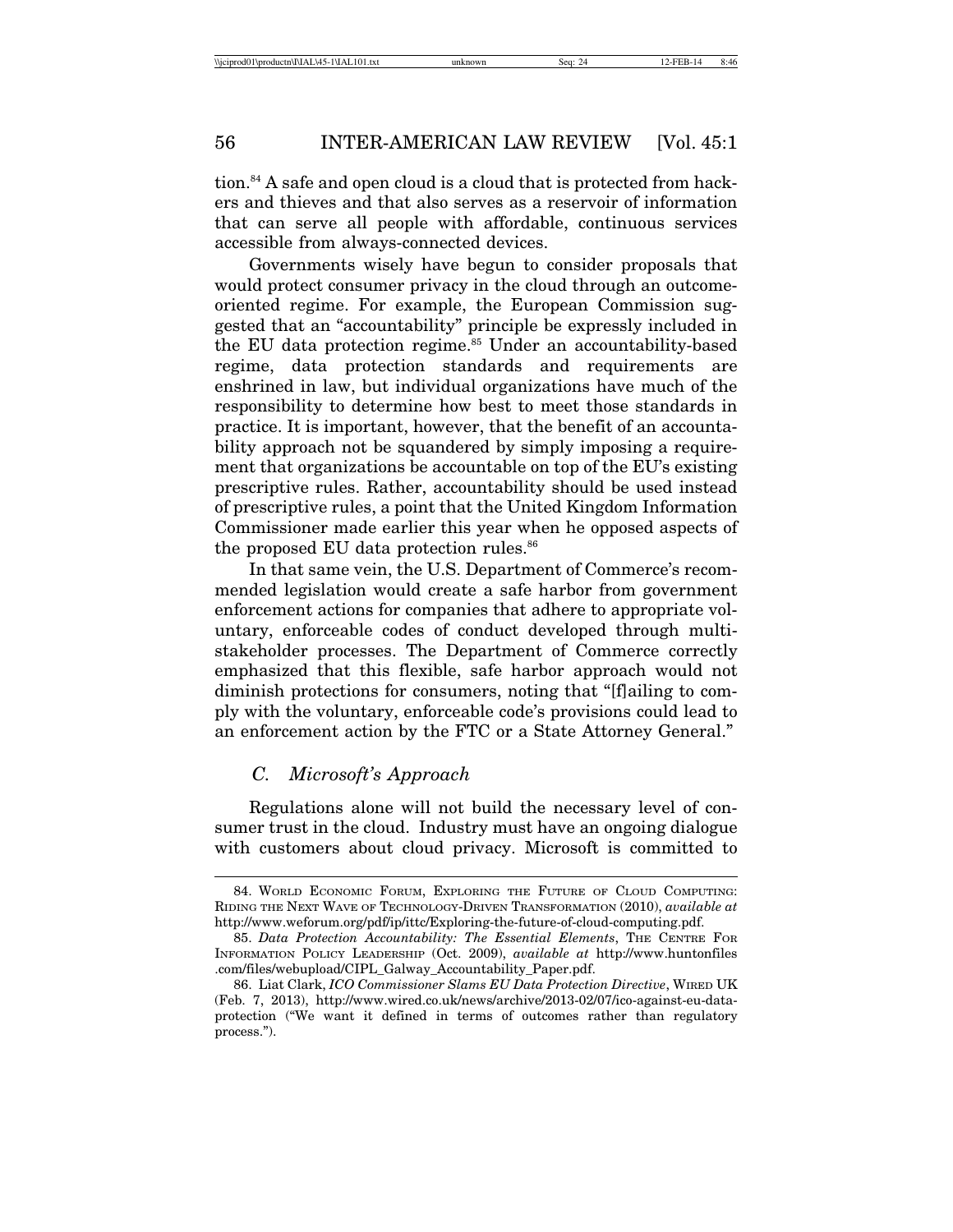playing a proactive and responsible role in this area. We firmly believe that privacy practices in the cloud will benefit from communications and services that inform consumers and compare offerings. By way of analogy, in the automotive industry, this sort of dialogue has been successful at driving industry to innovate in the area of safety—through government initiatives to inform consumers as well as consumer magazines and websites that rate cars based in part on safety standards and consumer input. A similar dialogue in the cloud computing context could facilitate industry responsiveness to privacy needs.

Microsoft, for example, obtains customer feedback through a variety of means, including usability tests, surveys, focus groups and other types of field research. Microsoft also created the Customer Experience Improvement Program (CEIP), through which customers may voluntarily share information online about how they use Microsoft programs and report any problems may encounter. This information helps Microsoft to innovate and improve the overall user experience, including with respect to the privacy and security of customers, which Microsoft is committed to protecting.

What Microsoft has learned from this feedback, among other things, is that customers want to better understand what data is being collected and how it is being used. In response, we have worked hard to provide clear and easy-to-understand information on our privacy and security practices. For example, Microsoft created the Office 365 Trust Center to provide an industry-leading level of transparency about data privacy and security practices. The Trust Center provides customers and other stakeholders with clear, easy-to-understand explanations of what Microsoft does with data in the cloud—including how it is collected, the circumstances under which it can be accessed, where the data flows, and how the customer can receive additional security, privacy and audit information.<sup>87</sup> The Trust Center is unique in the industry and has made Microsoft the leader in transparency in the cloud. In contrast to some cloud providers that are not fully transparent about their data use practices, Microsoft makes clear promises that it will use an enterprise customer's data *only* to provide the services requested by the customer, and not to benefit Microsoft commercially.

<sup>87.</sup> *Microsoft Office 365 Trust Center*, MICROSOFT CORP., http://office.microsoft .com/en-us/business/office-365-trust-center-cloud-computing-security-FX103030390 .aspx (last visited Nov. 24, 2013).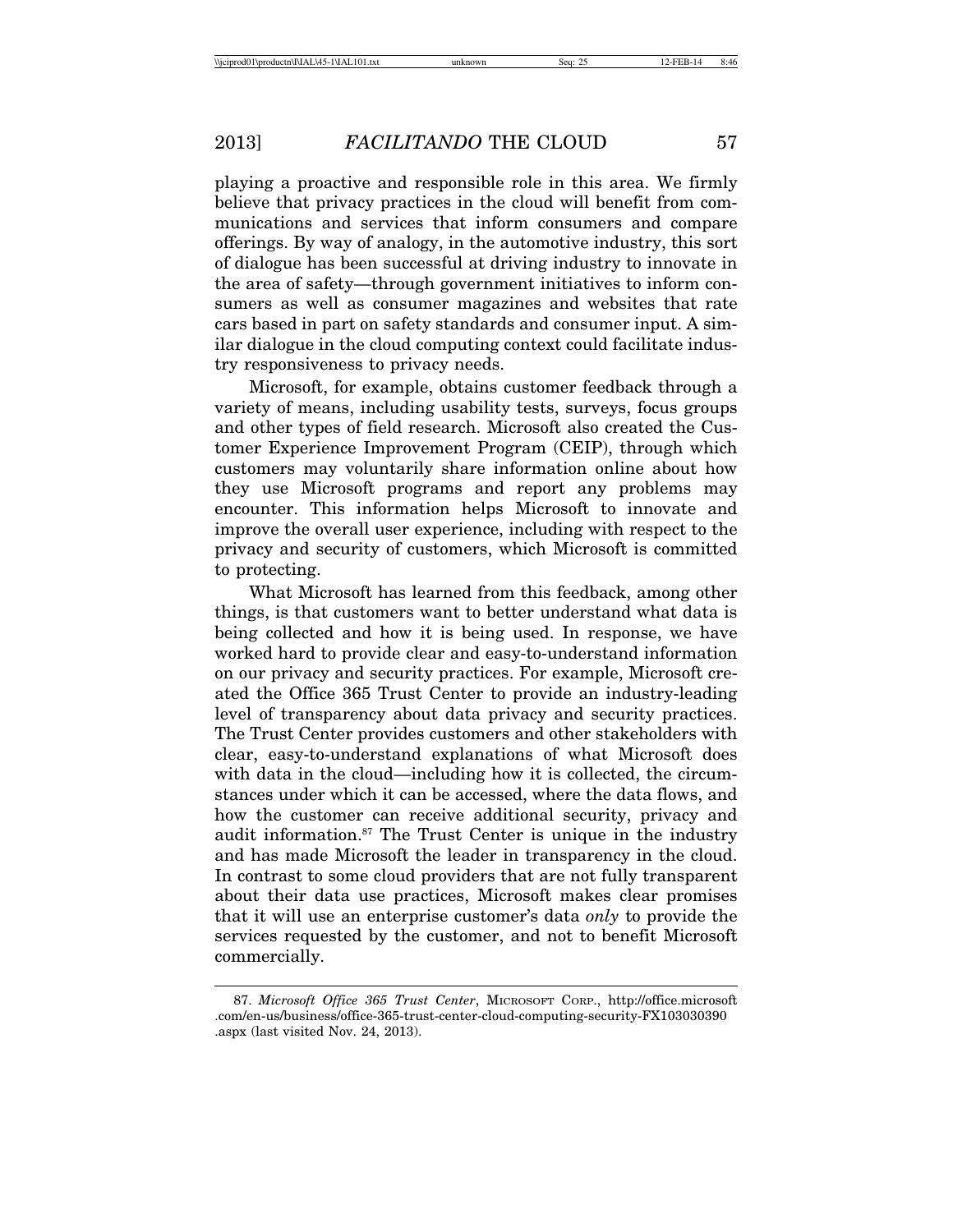When Microsoft is subpoenaed or legally mandated by governments to produce customers' information, Microsoft's position is clear: Microsoft believes that our customers should control their own information to the extent possible. Accordingly, if a governmental entity approaches Microsoft directly for information hosted on behalf of our Office 365 customers, for example, Microsoft will try in the first instance to redirect the entity to the customer to afford the customer the opportunity to determine how to respond. If Microsoft is nonetheless required to respond to the demand, Microsoft will only provide information belonging to its Office 365 customers when Microsoft is legally required to do so. Microsoft will limit the production to only that information which Microsoft is required to disclose, using reasonable efforts to notify the customer in advance of any production unless Microsoft is legally prohibited from doing so.<sup>88</sup> As stated by Microsoft General Counsel Brad Smith, "in no event will Microsoft provide governments with direct or unfettered access to customer data or encryption keys. Microsoft only pulls and then provides the specific data mandated by the relevant legal demand."89

Moreover, in light of recent allegations regarding surveillance of customer data by some governments, Microsoft is taking various preventive steps. Such steps include, for example, strengthening encryption across Microsoft networks and services (noting that customer data in Office 365 and Outlook.com already benefits from encryption when traveling between customers and Microsoft), and enhancing the transparency of Microsoft's software code (this will facilitate reassurances that Microsoft does not engineer back doors in Microsoft products which governments could surreptitiously exploit to access private customer data). At the same time, Microsoft is joining together with other companies across our industry such as AOL, Apple, Facebook, Google, LinkedIn, Twitter and Yahoo to call for reforms of government surveillance that will require government adherence to specific principles with respect to surveillance.90

On top of transparency, it is clear that consumers also want

<sup>88.</sup> How We Use Your Data, *Microsoft Office 365 Trust Center*, MICROSOFT CORP., http://www.microsoft.com/online/legal/v2/?docid=23 (last visited Nov. 24, 2013).

<sup>89.</sup> Brad Smith, *Responding to Government Legal Demands for Customer Data*, MICROSOFT ON THE ISSUES, (July 16, 2013), http://blogs.technet.com/b/microsoft\_on\_ the\_issues/archive/2013/08/30/standing-together-for-greater-transparency.aspx.

<sup>90.</sup> Brad Smith, *Protecting Customer Data from Government Snooping*, THE OFFICIAL MICROSOFT BLOG, (Dec. 4, 2013), http://blogs.technet.com/b/microsoft\_blog/ archive/2013/12/04/protecting-customer-data-from-government-snooping.aspx.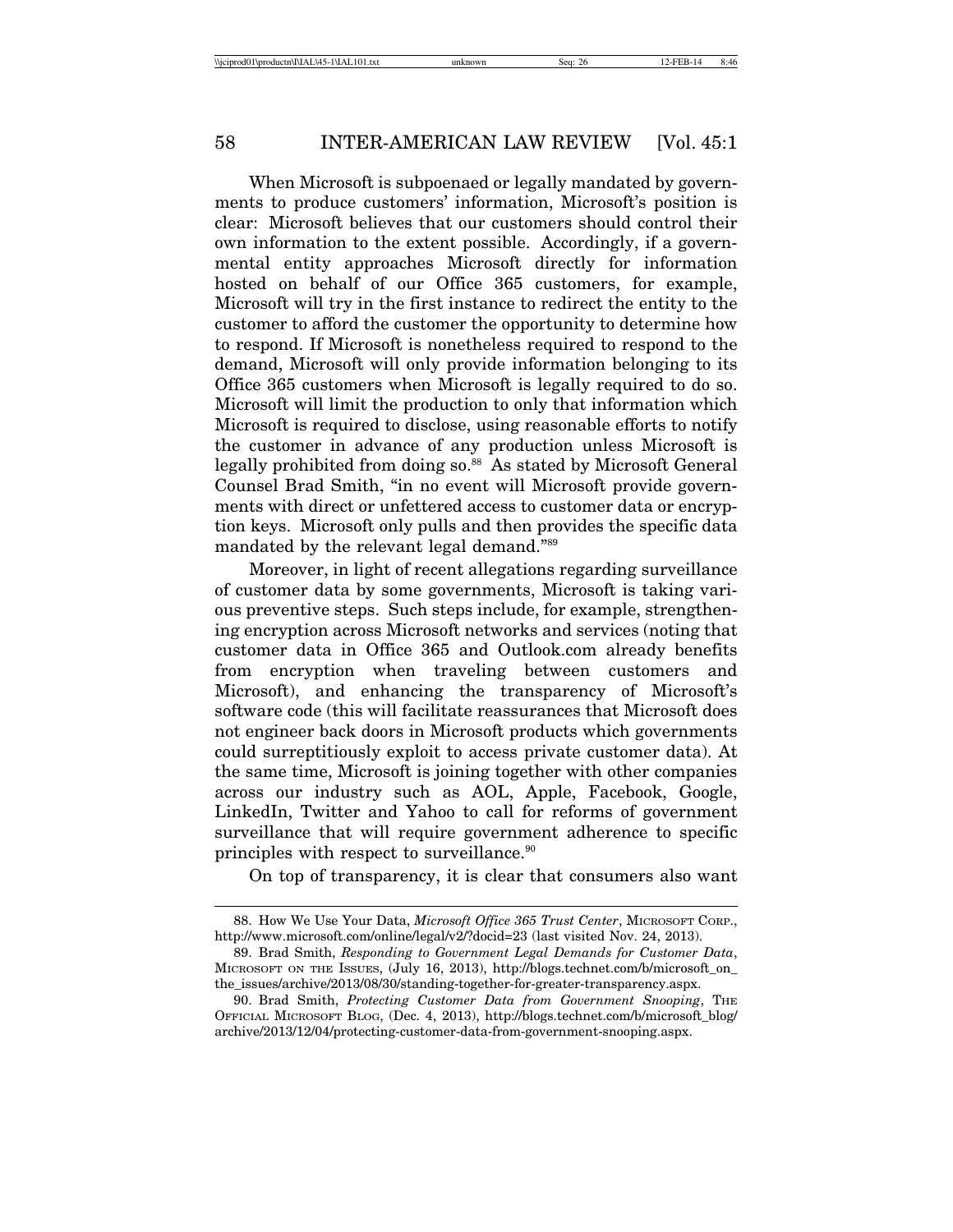choice and control over how their data is used—particularly by commercial third parties. Again, we are working hard to be responsive. Internet Explorer provides "Tracking Protection." On today's Internet, websites increasingly pull in content, such as images and text, from third party sites. Although this is a common feature of modern web design that enables online providers to enhance their websites and services, users sometimes are not aware that they can be tracked across the web by third parties through content on the pages. Specifically, users will be able to create Tracking Protection Lists that allow users to limit the sharing of their data with specified sites, or categories of sites. Users may include whatever sites they desire in these lists, and in the future, we expect people will be able to choose Tracking Protection Lists that are created by all kinds of companies and organizations—from privacy advocates to security firms to advertising trade groups. Importantly, Tracking Protection puts users in control without employing intrusive mechanisms that detract from the online experience, such as interrupting users potentially hundreds of times a day to request affirmative consent every time a cookie is deployed.91 The European Privacy Association recently praised Tracking Protection as contributing to "the creation of an online market more focused on consumers' needs and attentive to their privacy concerns."92

Microsoft gives consumers similar levels of choice and control across our technologies and services. Windows Phone 8, for instance, includes a "geo-location" feature that enables consumers to take advantage of the increasing array of location-based applications and services on the market. However, no application can gain access to that location information unless the consumer has provided affirmative consent. Applications that use consumers' locations also are required to allow users to turn off that access at a later time—and consumers have the option of turning off location access for all applications.

Microsoft also provides enterprise customers with sophisticated tools for managing the use of sensitive information within their own organizations—using innovations such as Windows 8 BitLocker and BitLocker To Go, which encrypt data on PCs and

<sup>91.</sup> More information on our Tracking Protection feature is available at *IE9 and Privacy: Introducing Tracking Protection*, IEBLOG (Dec. 7, 2010, 1:10 PM), http:// bit.ly/ietpl.

<sup>92.</sup> European Privacy Association, *Protection list: on the Right Track*, EPA NEWS (Jan. 21, 2011), http://www.europeanprivacyassociation.eu/agenda\_news.php?func tion=read&id=36.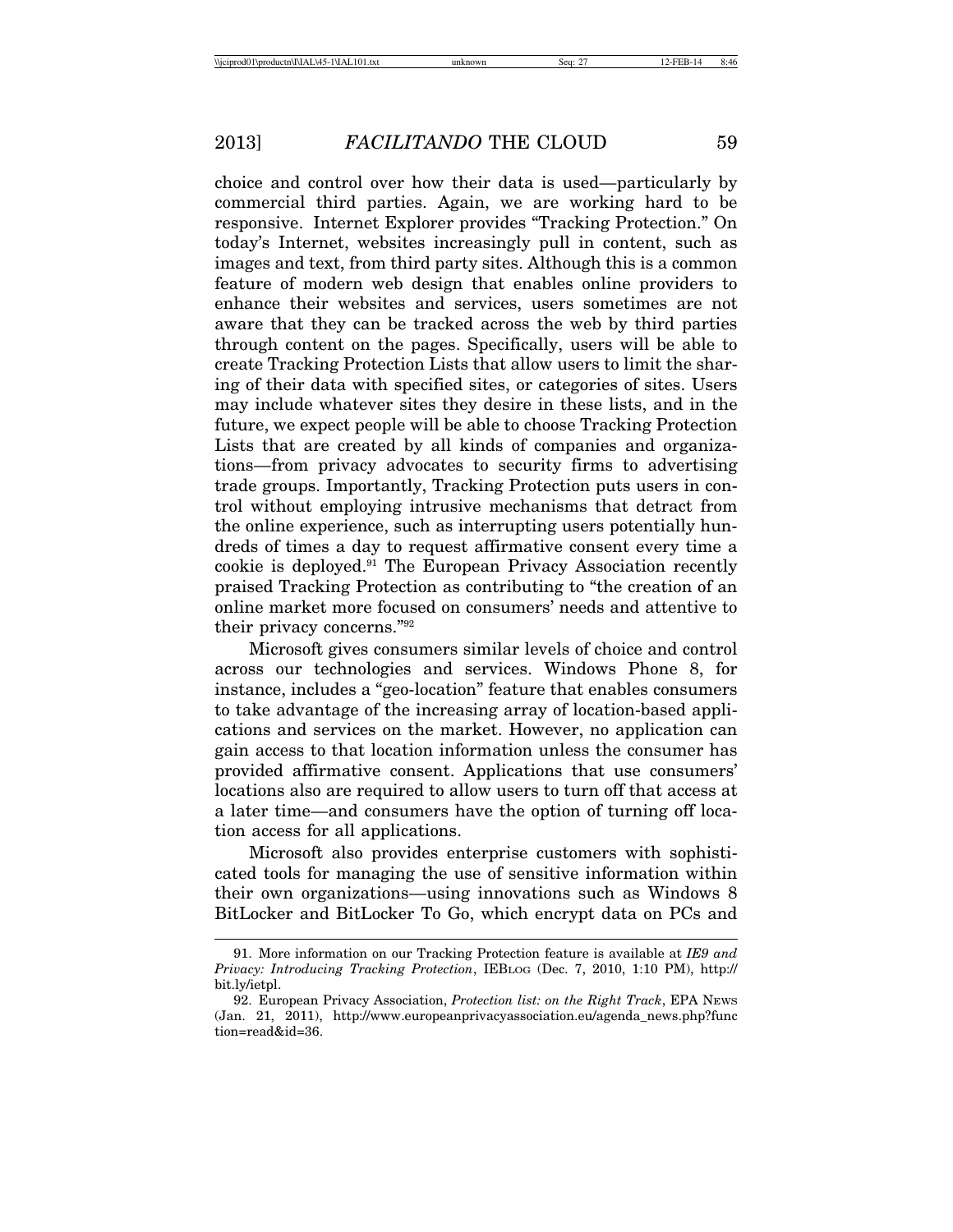portable USB devices and thereby prevent access to an organization's sensitive data if an employee device is lost or stolen.<sup>93</sup>

In short, Microsoft is committed to maintaining leadership in the industry on privacy in the cloud. Why? In addition to the company's firmly held convictions about privacy and security, Microsoft's business model—which is primarily built on generating revenue from the sale of innovative software and services drives Microsoft to protect user privacy. In contrast, some cloud providers generate revenue almost exclusively by mining consumer data found in emails, online searches, etc., to serve such companies' advertising clients (as the saying goes, "if you get a product for free, *you* are the product").<sup>94</sup> This leads to very different incentives and approaches on privacy. Because of Microsoft's business model, Microsoft views privacy as having tremendous commercial value to users, and we believe that Microsoft and others in industry should compete to provide the best privacy protections available.

Of course, while competitive offerings will produce many benefits in the privacy arena, industry collaboration and self-regulation are also critical to promote online privacy—a point that the European Commission recognizes in its Digital Agenda for Europe.<sup>95</sup> That is why Microsoft shares with partners and competitors the privacy guidelines Microsoft follows when developing software and online services.<sup>96</sup> Since Microsoft first made these guidelines available in 2006, they have made significant contributions to the leading professional privacy certification in the IT sector (the Certified Information Privacy Professional for IT, or CIPP/ IT) and have helped to shape international privacy standards.

We see a number of opportunities for further dialogue with

<sup>93.</sup> For more information on security tools provided in Windows 8, *see* http://www .microsoft.com/security/pc-security/windows8.aspx. In addition, Microsoft certifies its online services to the ISO 27000 series of security standards, which among other things establish guidelines and general principles for initiating, implementing, maintaining, and improving information security management within an organization.

<sup>94.</sup> Bryan Cunningham, *Google's data mining raises questions of national security*, THE GUARDIAN (Oct. 15, 2012, 11:40 AM), http://www.theguardian.com/commentis free/2012/oct/15/google-data-mining-national-security ("The revenue generated by combining and monetising such data—by mining the mosaic—is the reason "free" cloud services can afford to be free.").

<sup>95.</sup> *See* A DIGITAL AGENDA FOR EUROPE, COMMUNICATION FROM THE COMMISSION TO THE EUROPEAN PARLIAMENT, THE COUNCIL, THE EUROPEAN ECONOMIC AND SOCIAL COMMITTEE AND THE COMMITTEE OF THE REGIONS §2.3 (TRUST AND SECURITY) (2010).

<sup>96.</sup> *Privacy Guidelines for Developing Software Products and Services Version 3.1*, MICROSOFT CORP. (2006) *available at* http://go.microsoft.com/?linkid=9746120.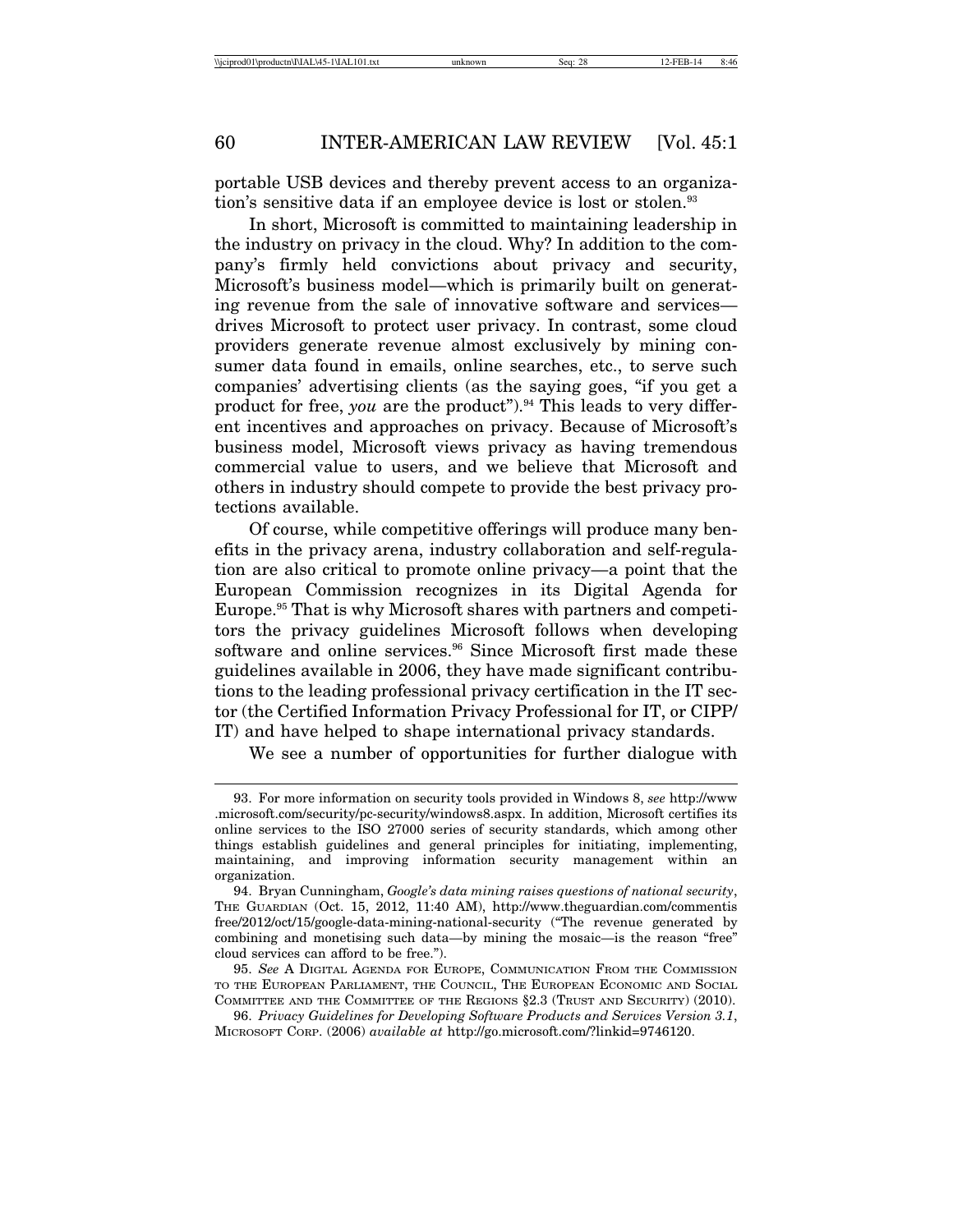industry partners on self-regulation. For example, as geo-location data is increasingly being collected and used to provide a range of services to users, several organizations are leading efforts to create codes of conduct to help assuage emerging concerns of regulators around the collection and use of such data. Microsoft will continue to actively participate in and support efforts to help create coherent, privacy protecting practices across the industry.

#### IV. CONCLUSION

Cloud computing can uplift economies by creating jobs and driving innovation, foster greater social inclusion, and create higher living standards because it is available at a price that is itself very inclusive. To bring about the economic growth and societal benefits that cloud computing offers, governments and industry must work together, just as they did in fostering past eras of innovation-driven growth. Microsoft is committed to doing its part, both through market-leading privacy and security practices, and through support of regulatory frameworks and industry selfregulation. Already in Latin America, the U.S., and other jurisdictions, governments have begun to map out necessary measures in consultation with a broad array of stakeholder groups. We encourage governments to revisit regulatory frameworks as needed to better empower their cloud platforms so that the latest features and services may be offered to local citizens at an affordable price, and so that local innovators may share their inventions with the world. Looking back someday, it will be said that those data protection frameworks that facilitated cloud computing were the ones which best served a country's aspirations for national competitiveness.

\* \* \*